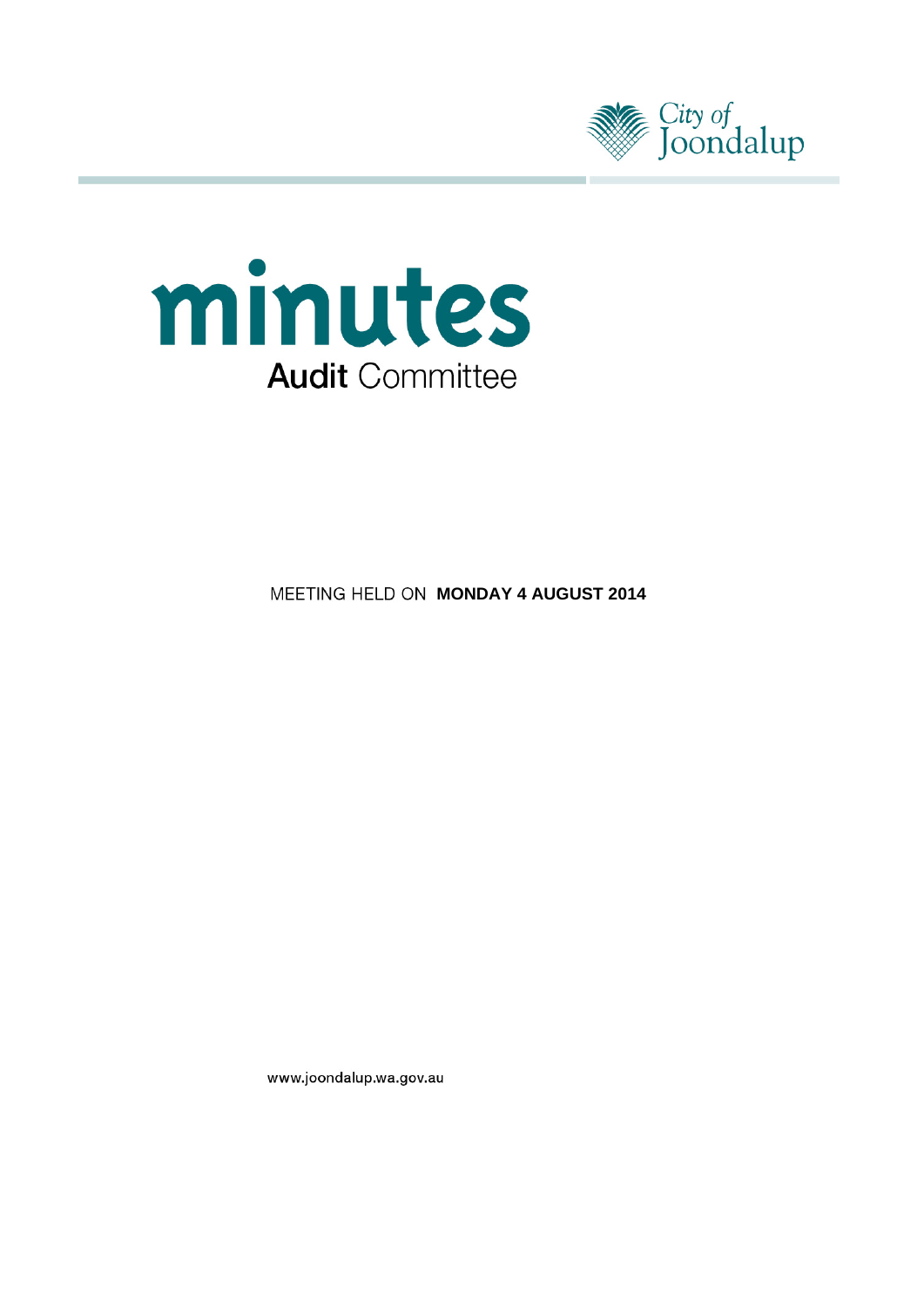# **TABLE OF CONTENTS**

| Item No. | <b>Title</b>                                                                                                                 | Page No. |  |
|----------|------------------------------------------------------------------------------------------------------------------------------|----------|--|
|          | <b>Declaration of Opening</b>                                                                                                | 3        |  |
|          | <b>Declarations of Interest</b>                                                                                              | 3        |  |
|          | Apologies/Leave of absence                                                                                                   | 4        |  |
|          | <b>Confirmation of Minutes</b>                                                                                               | 4        |  |
|          | Announcements by the Deputy Presiding Member without<br>discussion                                                           | 6        |  |
|          | Identification of matters for which the meeting may be closed<br>to the public                                               | 6        |  |
|          | <b>Petitions and deputations</b>                                                                                             | 6        |  |
|          | <b>Reports</b>                                                                                                               | 7        |  |
| 1        | Half Yearly Report – Write-Off of Monies (1 January 2014 – 30<br>June 2014) - [07032]                                        | 7        |  |
| 2        | Half Yearly Report – Contract Extensions – 1 January 2014 to 30<br>June 2014 - [07032]                                       |          |  |
| 3        | Executive and Risk Services Program 2014-15 - [49586]                                                                        | 14       |  |
|          | Committee Decision - Adoption by Exception Resolution -<br>[02154, 08122]                                                    | 17       |  |
| 4        | Confidential – Chief Executive Officer's Credit Card Expenditure for<br>the Quarter Ended 31 March 2014 - [09882]            | 18       |  |
| 5        | Confidential – Chief Executive Officer's Credit Card Expenditure for<br>the Quarter Ended 30 June 2014 - [09882]             | 19       |  |
| 6        | Confidential - Local Government Procurement Audit - [25586]                                                                  | 20       |  |
| 7        | Confidential – Fraud and Misconduct Risk Assessment – [25586]                                                                | 21       |  |
| 8        | Options and Alternative Mechanisms to Review and Analyse Levels<br>of Expenditure of City Services and Activities - [103906] | 22       |  |
|          | <b>Urgent Business</b>                                                                                                       | 29       |  |
|          | Motions of which previous notice has been given                                                                              | 29       |  |
|          | <b>Requests for Reports for future consideration</b>                                                                         | 29       |  |
|          | <b>Closure</b>                                                                                                               | 29       |  |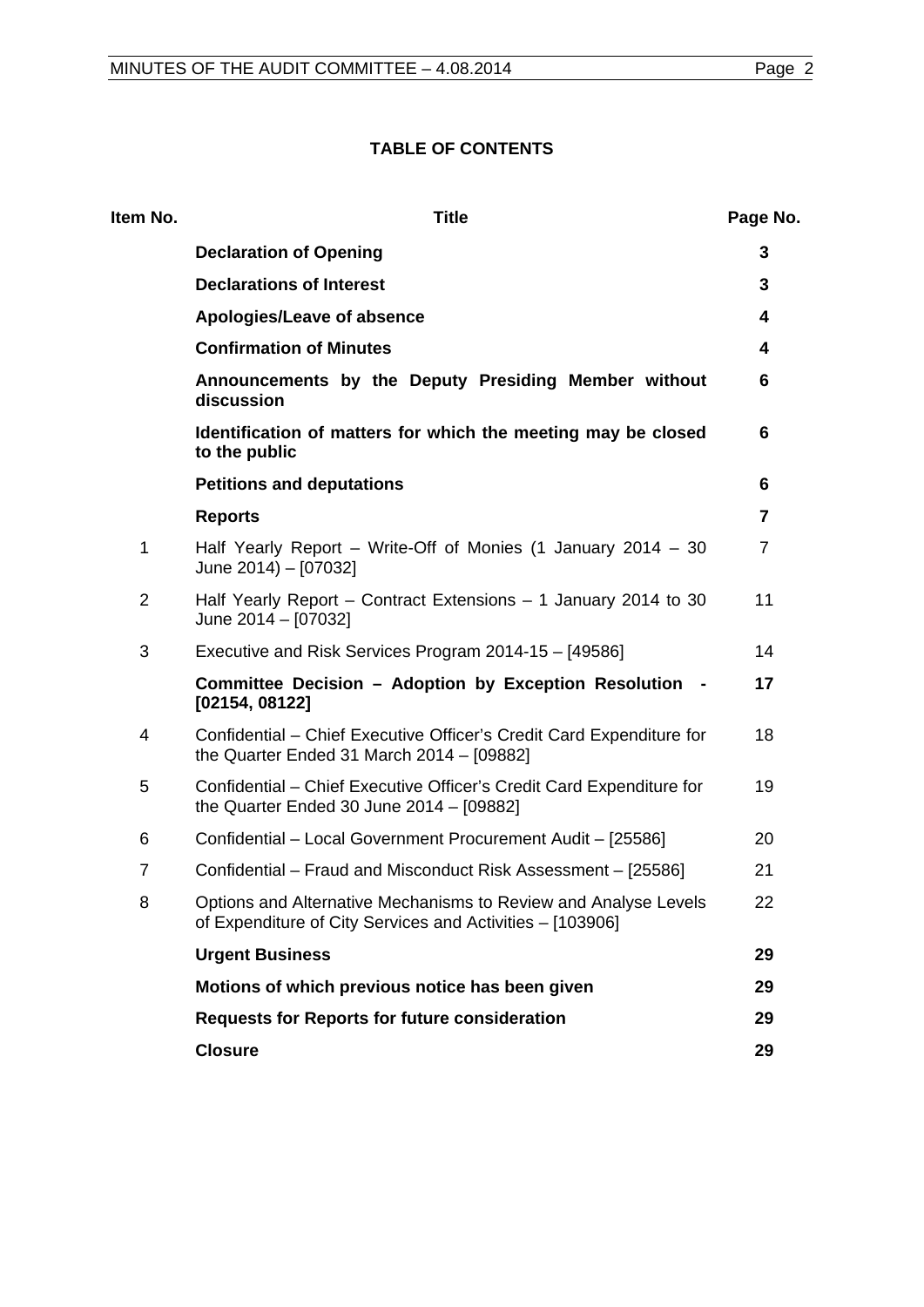# **CITY OF JOONDALUP**

**MINUTES OF THE AUDIT COMMITTEE MEETING HELD IN CONFERENCE ROOM 2, JOONDALUP CIVIC CENTRE, BOAS AVENUE, JOONDALUP ON MONDAY 4 AUGUST 2014.** 

# **ATTENDANCE**

### **Committee Members**

Cr Tom McLean, JP *Presiding Member from 6.14pm* Mayor Troy Pickard Cr Geoff Amphlett, JP Cr Brian Corr Cr Mike Norman Cr Teresa Ritchie, JP *Deputy Presiding Member Presiding Member from 6.06pm to 6.14pm*

### **Officers**

| Mr Garry Hunt      | <b>Chief Executive Officer</b>             |
|--------------------|--------------------------------------------|
| Mr Mike Tidy       | <b>Director Corporate Services</b>         |
| Mr Brad Sillence   | <b>Manager Governance</b>                  |
| Mr Glenn Heaperman | Acting Manager Executive and Risk Services |
| Mr Peter McGuckin  | <b>Internal Auditor</b>                    |
| Mr John Byrne      | Governance Coordinator                     |
| Mrs Lesley Taylor  | Governance Officer                         |

# <span id="page-2-0"></span>**DECLARATION OF OPENING**

The Deputy Presiding Member declared the meeting open at 6.06pm.

# <span id="page-2-1"></span>**DECLARATIONS OF INTEREST**

# **Disclosures of Financial / Proximity Interest**

Nil.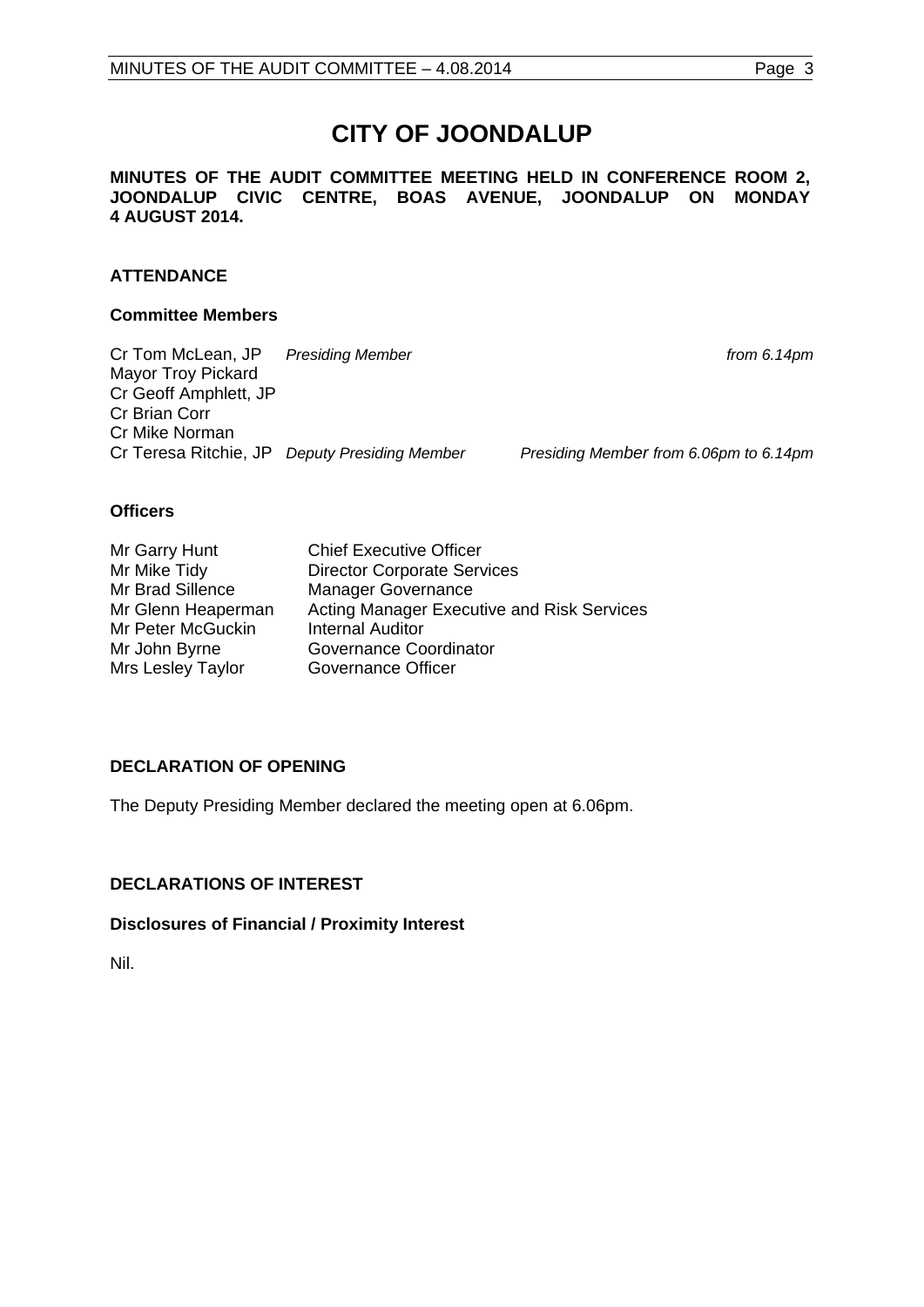# **Disclosures of interest affecting impartiality**

Elected Members (in accordance with Regulation 11 of the *Local Government [Rules of Conduct] Regulations 2007)* and employees (in accordance with the Code of Conduct) are required to declare any interest that may affect their impartiality in considering a matter. This declaration does not restrict any right to participate in or be present during the decision-making process. The Elected Member/employee is also encouraged to disclose the nature of the interest.

| <b>Name/Position</b>      | Mr Garry Hunt, Chief Executive Officer.                       |  |  |
|---------------------------|---------------------------------------------------------------|--|--|
| <b>Item No./Subject</b>   | Item 4 - Confidential - Chief Executive Officer's Credit Card |  |  |
|                           | Expenditure for the Quarter Ended 31 March 2014.              |  |  |
| <b>Nature of interest</b> | Interest that may affect impartiality.                        |  |  |
| <b>Extent of Interest</b> | The Chief Executive Officer is the card holder.               |  |  |

| <b>Name/Position</b>      | Mr Garry Hunt, Chief Executive Officer.                       |  |  |
|---------------------------|---------------------------------------------------------------|--|--|
| <b>Item No./Subject</b>   | Item 5 - Confidential - Chief Executive Officer's Credit Card |  |  |
|                           | Expenditure for the Quarter Ended 30 June 2014.               |  |  |
| <b>Nature of interest</b> | Interest that may affect impartiality.                        |  |  |
| <b>Extent of Interest</b> | The Chief Executive Officer is the card holder.               |  |  |

# <span id="page-3-0"></span>**APOLOGIES/LEAVE OF ABSENCE**

# **Apology:**

Cr Philippa Taylor.

# **Leave of Absence Previously Approved:**

| Cr Russ Fishwick, JP      | 4 August to 23 September 2014 inclusive;   |
|---------------------------|--------------------------------------------|
| Cr Liam Gobbert           | 6 August 2014;                             |
| Cr Geoff Amphlett, JP     | 6 August to                                |
| 22 August 2014 inclusive; |                                            |
| Cr Liam Gobbert           | 20 August to 27 August 2014 inclusive;     |
| Cr Tom McLean, JP         | 17 September to 10 October 2014 inclusive. |

Cr Philippa Taylor has advised that she no longer requires the Leave of Absence previously approved by Council at its meeting held on 15 April 2014 (C11-04/14 refers) for the period 20 August to 12 September 2014 inclusive.

# <span id="page-3-1"></span>**CONFIRMATION OF MINUTES**

# MINUTES OF THE AUDIT COMMITTEE HELD 10 MARCH 2014

**MOVED Cr Norman, SECONDED Cr Amphlett that the minutes of the meeting of the Audit Committee held on 10 March 2014 be confirmed as a true and correct record.**

# **The Motion was Put and CARRIED (5/0)**

**In favour of the Motion:** Cr Ritchie, Mayor Pickard, Crs Amphlett, Corr and Norman.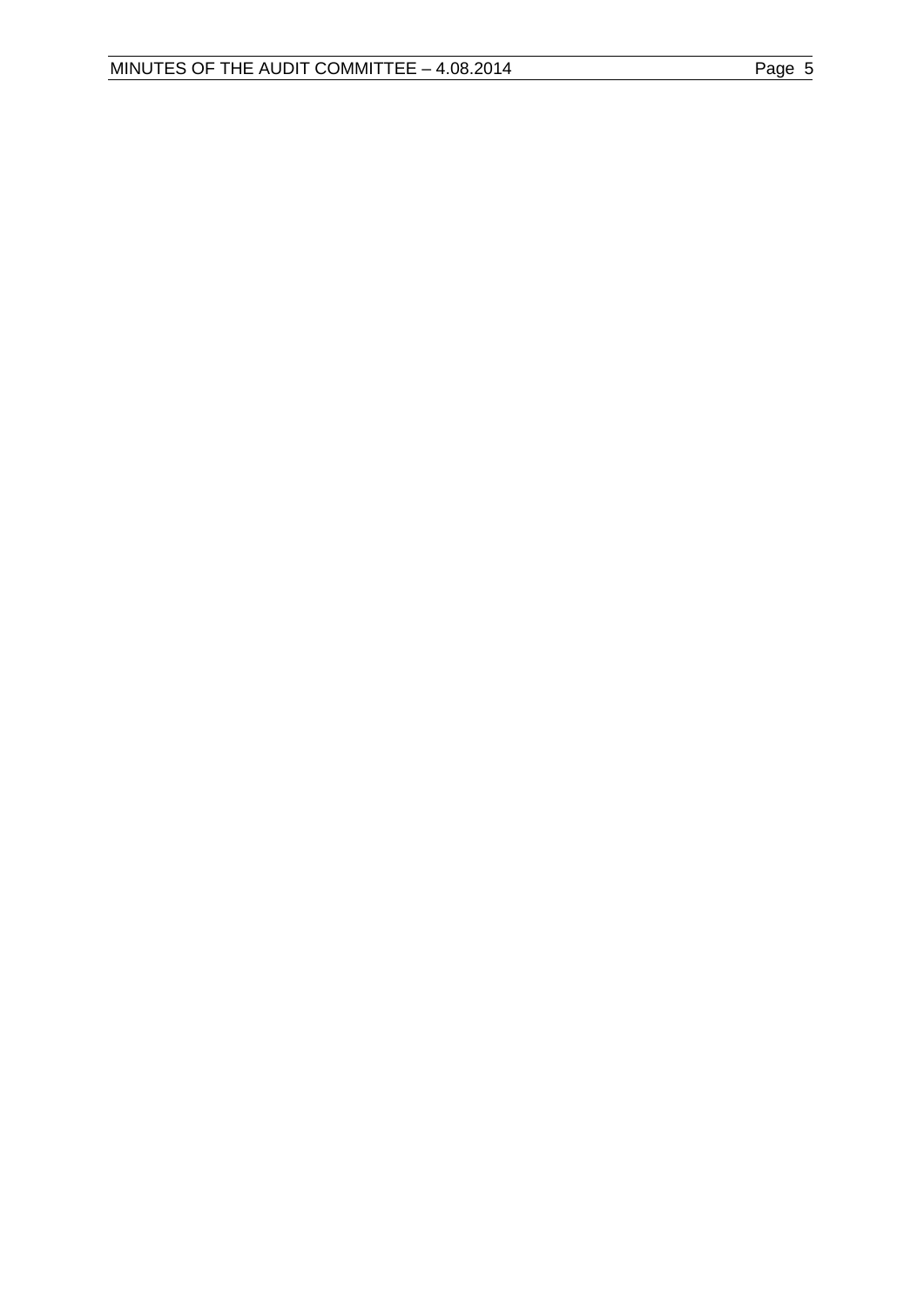# <span id="page-5-0"></span>**ANNOUNCEMENTS BY THE DEPUTY PRESIDING MEMBER WITHOUT DISCUSSION**

Nil.

# <span id="page-5-1"></span>**IDENTIFICATION OF MATTERS FOR WHICH THE MEETING MAY BE CLOSED TO THE PUBLIC**

In accordance with Clause 5.2 of the City's *Meeting Procedures Local Law 2013*, this meeting was not open to the public.

# <span id="page-5-2"></span>**PETITIONS AND DEPUTATIONS**

Nil.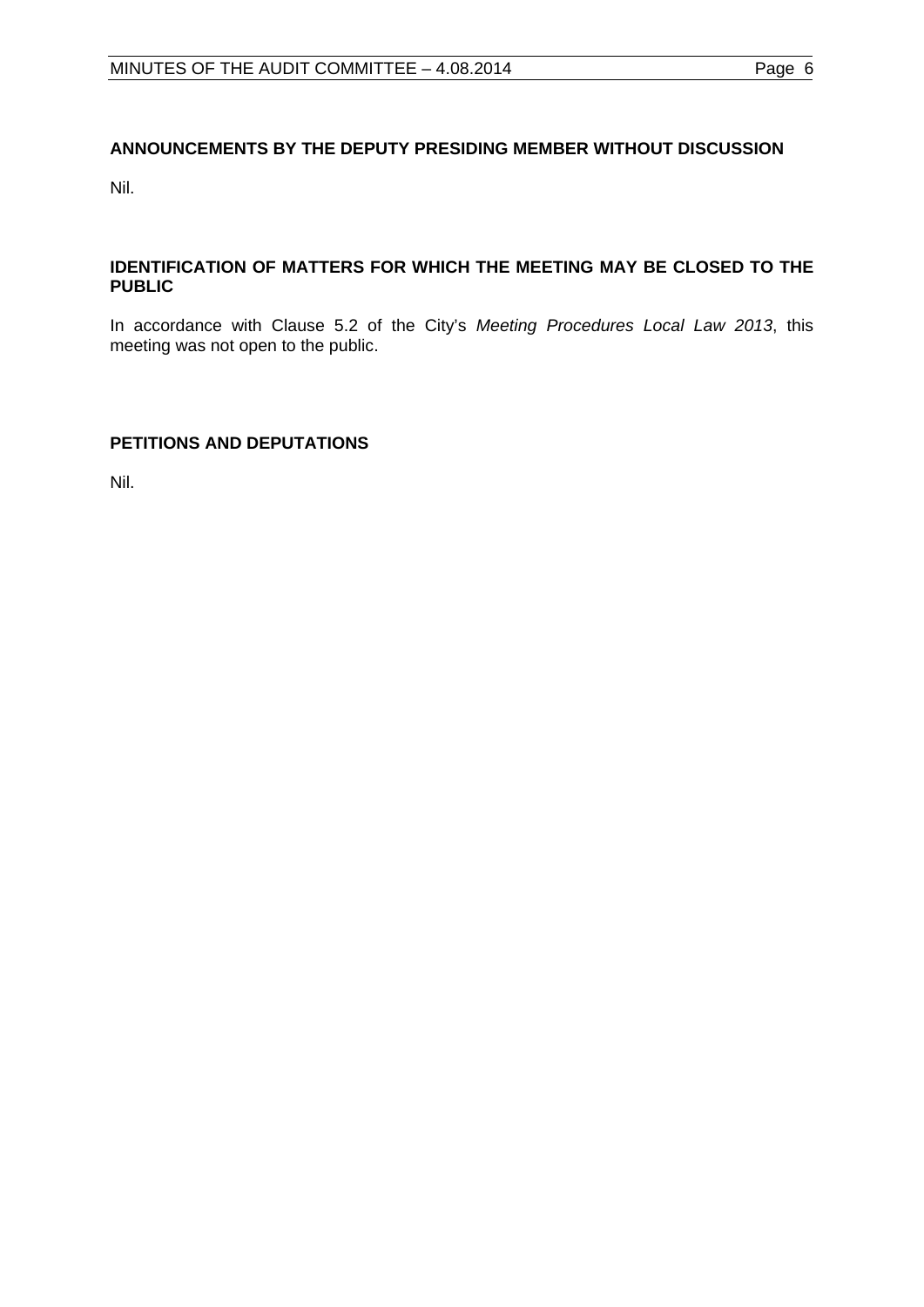# <span id="page-6-0"></span>**REPORTS**

# <span id="page-6-1"></span>**ITEM 1 HALF YEARLY REPORT – WRITE-OFF OF MONIES (1 JANUARY 2014 – 30 JUNE 2014)**

| <b>WARD</b>                           | All                                                                                                                                                    |
|---------------------------------------|--------------------------------------------------------------------------------------------------------------------------------------------------------|
| <b>RESPONSIBLE</b><br><b>DIRECTOR</b> | Mr Mike Tidy<br><b>Corporate Services</b>                                                                                                              |
| <b>FILE NUMBER</b>                    | 07032, 101515                                                                                                                                          |
| <b>ATTACHMENTS</b>                    | Nil.                                                                                                                                                   |
| <b>AUTHORITY / DISCRETION</b>         | Information - includes items provided to Council for<br>information purposes only that do not require a decision of<br>Council (that is for 'noting'). |

# **PURPOSE**

For the Audit Committee to note the amounts of monies written off under delegated authority.

# **EXECUTIVE SUMMARY**

The total amount written off under delegated authority during the six months ended 30 June 2014 came to \$9,924.17. This amount mainly consisted of 4,916 small amounts of unpaid rates below the \$100 reportable limit totalling \$5,481.26 and an amount of \$128.55 due from a rate payer for legal costs, as agreed on settlement of their dues.

The total amount includes the following items written off on the recommendation of the City's debt collection agency:

- Nine items of unpaid leisure centre membership fee of \$2,769.40.
- Four items of dog registration and impound fees of \$930.69.
- One item of room hire fees of \$147.27.
- One item of root intrusion clearance charge of \$412.50.
- One item of parking infringement charge of \$54.50, which is below the reportable limit of \$100.

*It is therefore recommended that the Audit Committee RECEIVES the report of amounts written off under delegated authority for the period 1 January to 30 June 2014.*

# **BACKGROUND**

Section 6.12(1)(c) of the *Local Government Act 1995* gives the Council the power to write off any amount of money owing to the City.

At its meeting held on 6 June 2006 (CJ079-06/06 refers) Council approved to delegate to the CEO the authority to write off monies owed to the City, subject to a report being provided to the Audit Committee on a six monthly basis on the exercise of this delegation for amounts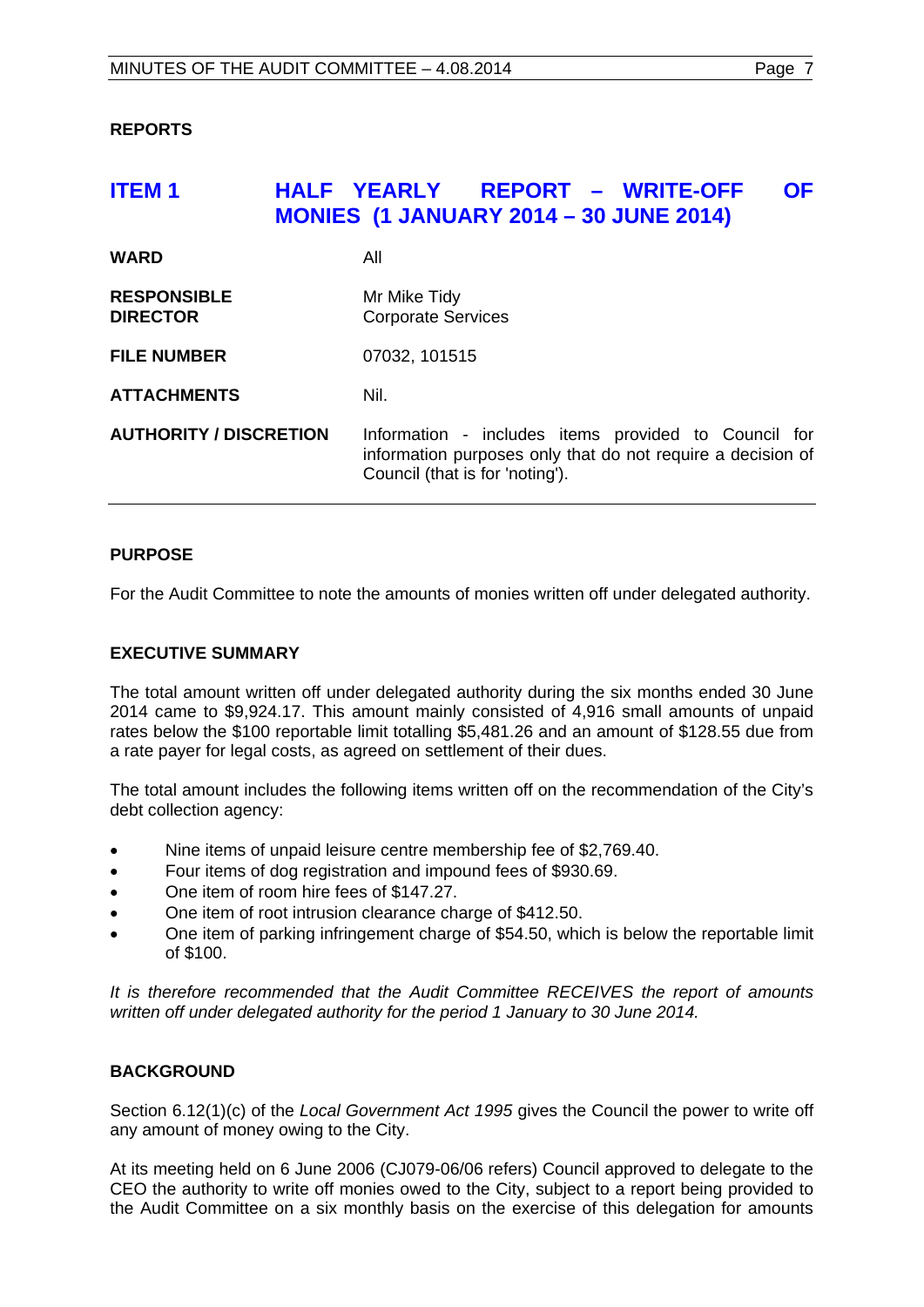between \$100 and \$20,000. The CEO under section 5.44 of the *Local Government Act 1995* has delegated his authority to nominated employees, up to the limits provided in the instrument of delegation.

# **DETAILS**

During the six months ended 30 June 2014 a total amount of \$9,924.17 was written off as unrecoverable. This amount included the following:

- 4,916 items of small rates balances that are below the reportable limit, totalling \$5,481.26, representing in the main rounding decimals or minor penalty interest charges for a few days late payment where ratepayers did not pay the penalty or the full penalty and the cost of collection was, for all practical purposes, proving to be uneconomical.
- One item of legal costs of \$128.55 due from a rate payer, as agreed with the rate payer on reaching a settlement of their dues.
- One item of \$54.50 was lodgement fee paid to Fines Enforcement Registry for parking infringement charge. The charge on the offender was withdrawn as the case was dismissed by the court and hence the lodgement fee is recommended for write off.

The following table provides the details of 15 reportable amounts written off during the six month period.

| Item           | Date of        | <b>Debtor's Name</b>      | <b>Nature of Debt</b>             | <b>Amount</b> |
|----------------|----------------|---------------------------|-----------------------------------|---------------|
|                | <b>Invoice</b> |                           |                                   | S             |
| 1              | 19/02/2013     | Shan<br>Dane              | Dog Registration and impound fee. | 265.00        |
|                |                | <b>Stevens</b>            |                                   |               |
| $\overline{2}$ | 19/02/2013     | Kiri<br>Delia             | Dog Registration and impound fee. | 213.40        |
|                |                | Genovese                  |                                   |               |
| 3              | 24/07/2013     | Denise Thorpe             | Dog impound fee.                  | 221.20        |
| 4              | 21/08/2013     | <b>Raymond Collisson</b>  | Dog impound fee.                  | 231.09        |
| 5              | 26/03/2013     | <b>Rediteach Training</b> | Library room hire.                | 147.27        |
| 6              | 06/06/2013     | Yvonne Mackenzie          | Clearing root intrusion.          | 412.50        |
| 7              | 26/08/2013     | Jamie Crawley             | CLC membership arrears.           | 490.36        |
| 8              | 26/08/2013     | Kane Joyce                | CLC membership arrears.           | 268.18        |
| 9              | 26/08/2013     | Andrew Lloyd              | CLC membership arrears.           | 326.91        |
| 10             | 26/08/2013     | Kainan Michailidis        | CLC membership arrears.           | 255.91        |
| 11             | 26/08/2013     | <b>Robert Pesic</b>       | CLC membership arrears.           | 245.18        |
| 12             | 26/08/2013     | Thami Silva               | CLC membership arrears.           | 245.18        |
| 13             | 26/08/2013     | Liam Vivian               | CLC membership arrears.           | 357.27        |
| 14             | 26/08/2013     | Dallas Waaka              | CLC membership arrears.           | 335.23        |
| 15             | 26/08/2013     | <b>Dallas Bullock</b>     | CLC membership arrears.           | 245.18        |
|                |                |                           | <b>Total</b>                      | 4,259.86      |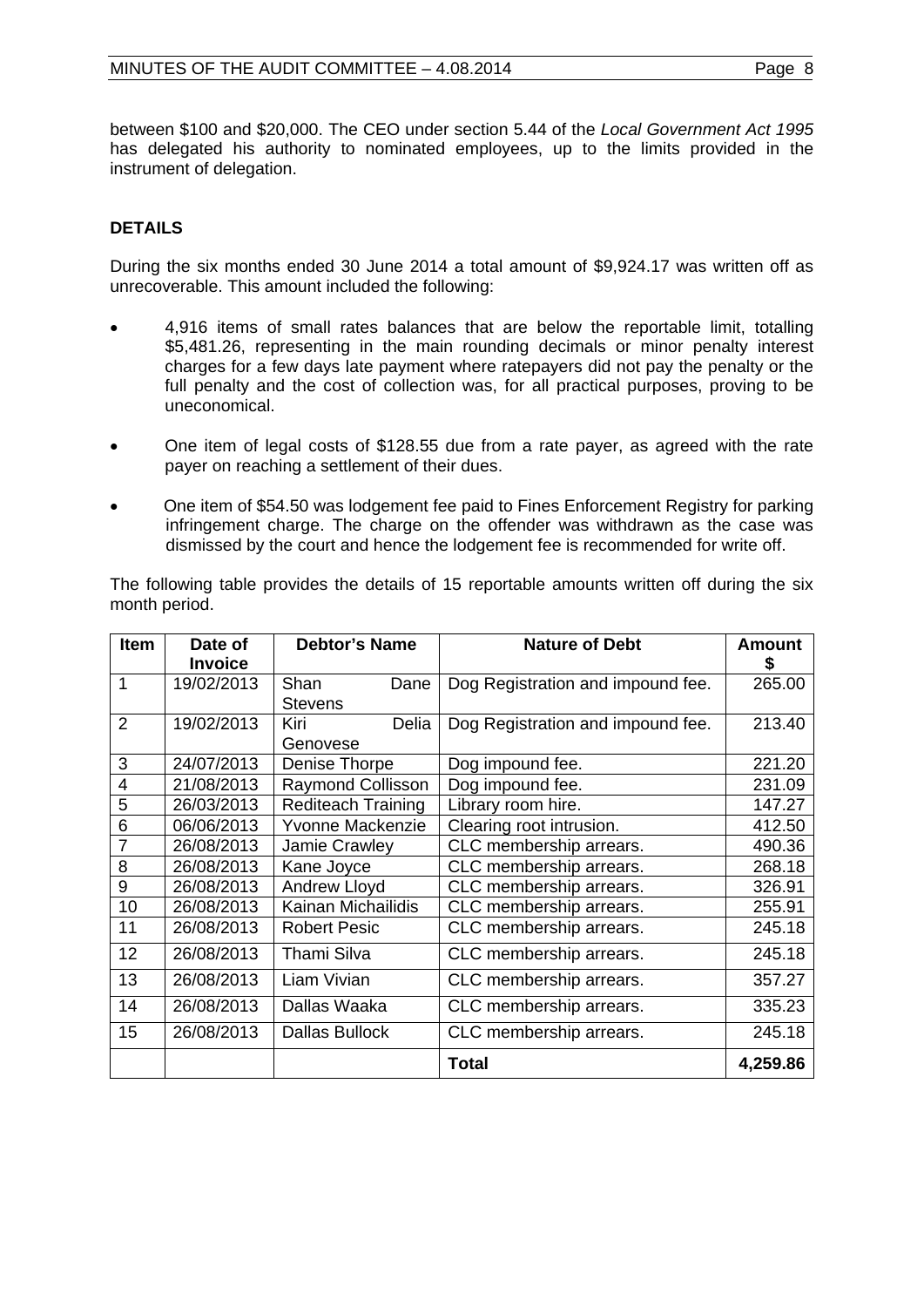- Items 1 to 4 relate to dog registration and dog impound fee paid to Julies Boarding Kennels and Cattery for maintenance costs of dogs impounded by the City until they were collected by their owners. The owners did not pay the dues and all subsequent recovery efforts were unsuccessful. Being uneconomical to instigate further actions, the debts were recommended for write off.
- Item 5 was for six hours room hire charges in May 2013 for Joondalup library room. Documents sent by the Debt collection agency were returned stating that the addressee had left the place and the available phone number was not responding. Hence it was recommended for write off.
- Item 6 was for root intrusion clearing at 1B Forrest Road, Padbury. The expenditure was incurred by the City to eliminate foul odour generated from the debtor's property and affecting its neighbours. While the expenditure is recoverable, the owner is an elderly lady in poor health and is unable to cover the cost. The debt is therefore recommended for write off.
- Items 7 to 15 relate to membership fee arrears for Craigie Leisure Centre. Membership fees due were from various customers for the usage of facilities for the period from January 2013 to July 2013. When the internal follow up actions for the declined direct debits were not successful the debts were referred to the debt collectors who could not trace the debtors based on the available information. The debts were recommended for write off.

Debt recovery processes were initiated when payments were overdue. Debts were written off on the advice of the City's debt collection agency where the debtor could not be traced or it became uneconomical to take any legal action.

# **Issues and options considered**

Not applicable.

# **Legislation / Strategic Community Plan / policy implications**

| Legislation | Section 6.12(1)(c) of the Local Government Act 1995. |
|-------------|------------------------------------------------------|
|             | Section 5.42 of the Local Government Act 1995.       |
|             | Section 5.44 of the Local Government Act 1995.       |

#### **Strategic Community Plan**

- **Key theme** Financial Sustainability.
- **Objective** Effective management.
- **Strategic initiative** Not applicable.
- **Policy** Not applicable.

# **Risk management considerations**

The amounts written off are immaterial in value and are either unrecoverable or uneconomical to recover, none of which represent a noteworthy financial risk to the City.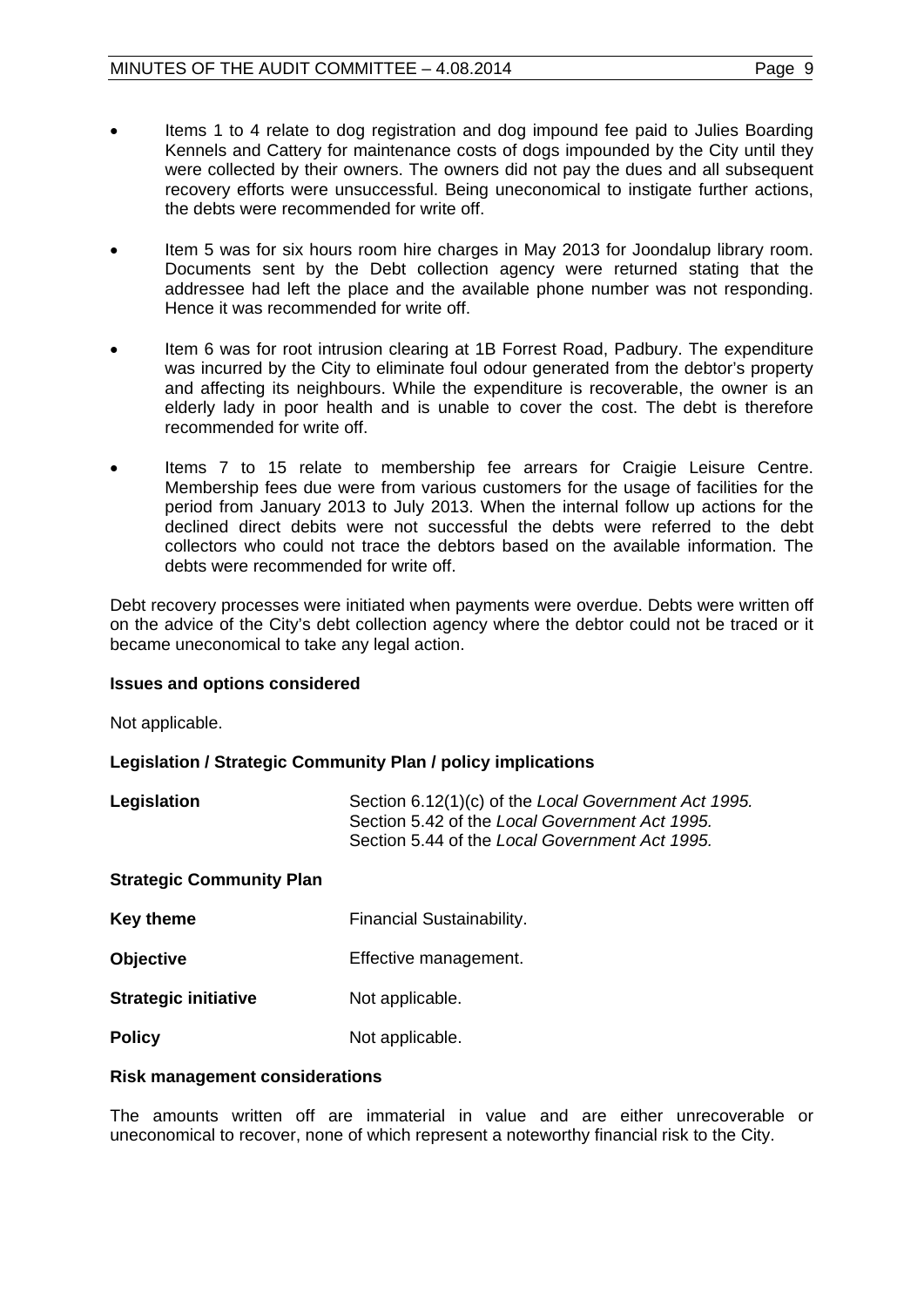### **Financial/budget implications**

| Account no.                  | 3256                   |
|------------------------------|------------------------|
| <b>Budget Item</b>           | Bad Debts written off. |
| <b>Annual Budget</b>         | \$15,344               |
| <b>Year to Date Budget</b>   | \$15,344               |
| <b>Year to Date Actual</b>   | \$17,384               |
| <b>Year to Date variance</b> | \$ (2,040)             |

### **Regional significance**

Not applicable.

### **Sustainability implications**

Not applicable.

#### **Consultation**

Not applicable.

# **COMMENT**

Monies written off under delegated authority comprised 4,916 small items of unpaid rates totalling \$5,481.26, all of which were below the \$100 reportable limit and an amount of \$128.55 due from a rate payer towards legal costs. The remaining 16 items totalling \$4,314.36 were all written off following unsuccessful debt recovery action.

# **VOTING REQUIREMENTS**

Simple Majority.

*Cr McLean entered the room and assumed the Chair at 6.14pm.*

**MOVED Cr Norman, SECONDED Cr Corr that the Audit Committee RECEIVES the report of monies written-off under delegated authority for the period 1 January to 30 June 2014.**

#### **The Motion was Put and CARRIED (6/0)**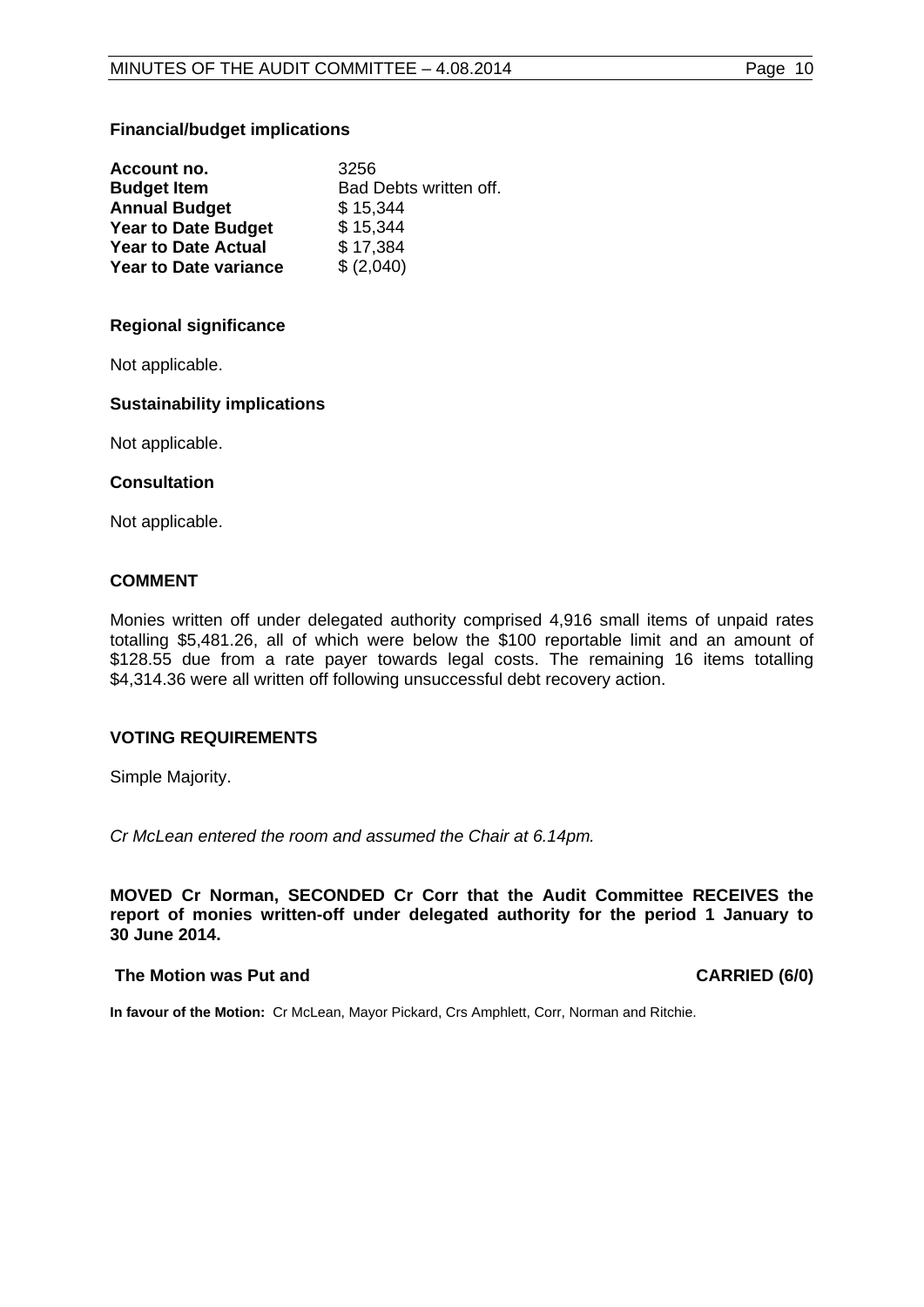# <span id="page-10-0"></span>**ITEM 2 HALF YEARLY REPORT – CONTRACT EXTENSIONS – 1 JANUARY 2014 TO 30 JUNE 2014**

| All                                                                                                                                                    |  |
|--------------------------------------------------------------------------------------------------------------------------------------------------------|--|
| Mr Mike Tidy<br><b>Corporate Services</b>                                                                                                              |  |
| 07032, 101515                                                                                                                                          |  |
| Attachment 1<br><b>Contract Expenditure Report</b>                                                                                                     |  |
| Information - includes items provided to Council for<br>information purposes only that do not require a decision of<br>Council (that is for 'noting'). |  |
|                                                                                                                                                        |  |

# **PURPOSE**

For the Audit Committee to note the details of contracts extended by the Chief Executive Officer between 1 January 2014 to 30 June 2014.

# **EXECUTIVE SUMMARY**

The schedule of contracts extended by the Chief Executive Officer during the half-year ended on 30 June 2014 is provided in Attachment 1.

*It is therefore recommended that the Audit Committee NOTES the contracts extended by the Chief Executive Officer during the period 1 January 2014 to 30 June 2014, forming Attachment 1 to this Report.*

# **BACKGROUND**

At its meeting held on 1 November 2005 (Item CJ231-11/05 refers), Council resolved that a half-yearly report be prepared for the Audit Committee detailing contracts that were originally approved by Council and have subsequently been extended by the Chief Executive Officer.

# **DETAILS**

Council has delegated to the Chief Executive Officer the authority to approve all contract extensions on tenders approved by Council subject to a report to the Audit Committee being prepared on a half-yearly basis providing details of those contracts extended.

During the period 1 January 2014 to 30 June 2014 one contract was extended.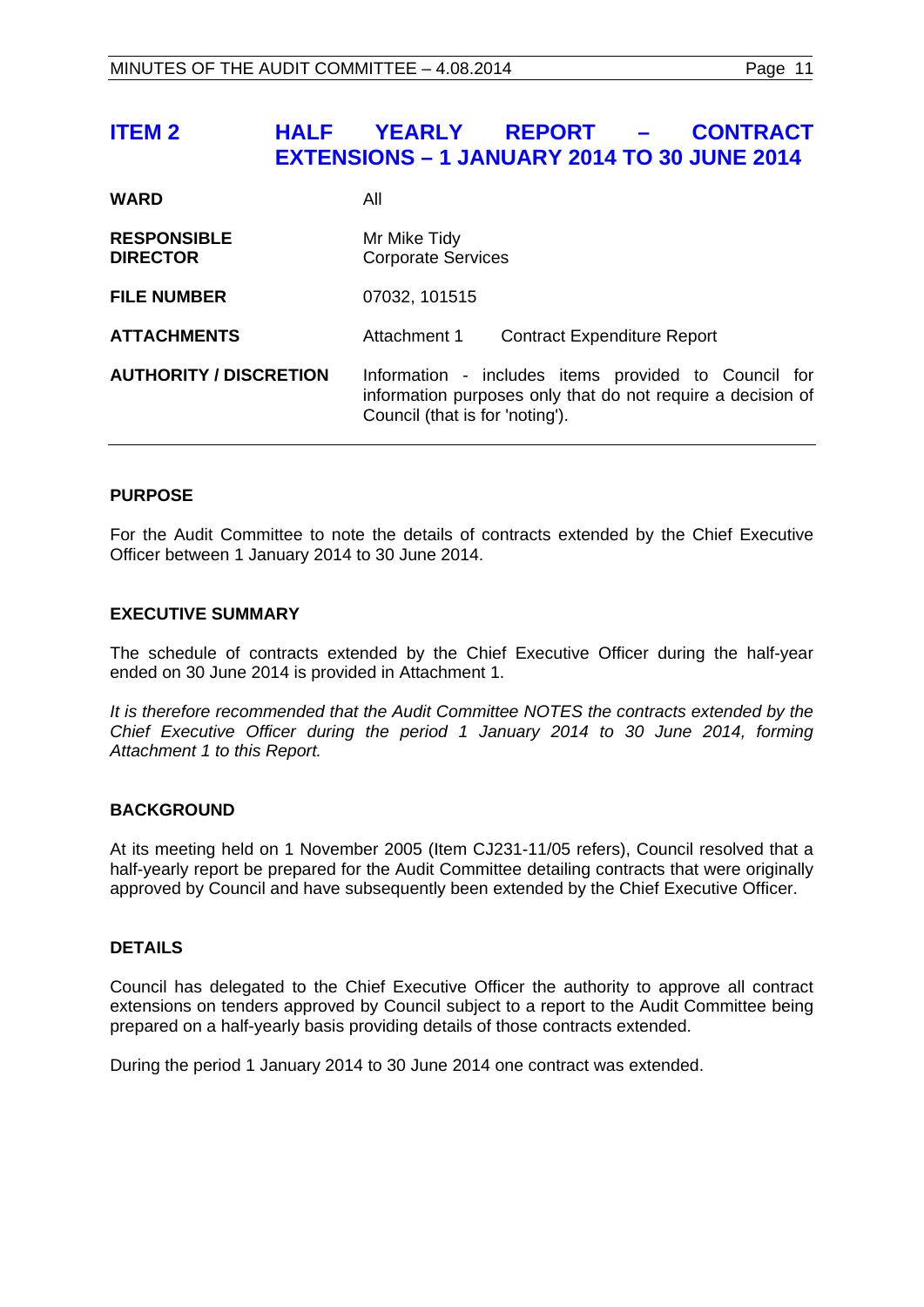# **Issues and options considered**

The option to extend the contract by the Chief Executive Officer is required to maintain continuity of the applicable services to the City.

# **Legislation / Strategic Community Plan / policy implications**

**Legislation** The City's legal advice is that under section 5.41(d) of the *Local Government Act 1995* the Chief Executive Officer may be delegated the power to extend a contract – provided the Chief Executive Officer does not extend the contract beyond the "total term of the contract" specified by Council in the resolution.

### **Strategic Community Plan**

| Key theme                   | Governance and Leadership.                                                                                      |  |
|-----------------------------|-----------------------------------------------------------------------------------------------------------------|--|
| <b>Objective</b>            | Corporate capacity.                                                                                             |  |
| <b>Strategic initiative</b> | Demonstrate accountability through robust reporting that is<br>relevant and easily accessible by the community. |  |
| <b>Policy</b>               | Not applicable.                                                                                                 |  |

### **Risk management considerations**

The delegated authority to extend Contracts is limited to the original terms and conditions approved by resolution of Council when the tender was first awarded.

# **Financial/budget implications**

In accordance with each individual Contract and approved budget limits.

# **Regional significance**

Not applicable.

# **Sustainability implications**

Not applicable.

# **Consultation**

Not applicable.

# **COMMENT**

This report provides the Audit Committee with details of contracts originally approved by Council or by the Chief Executive Officer under delegated authority, which have subsequently been extended by the Chief Executive Officer during the period from 1 January 2014 to 30 June 2014.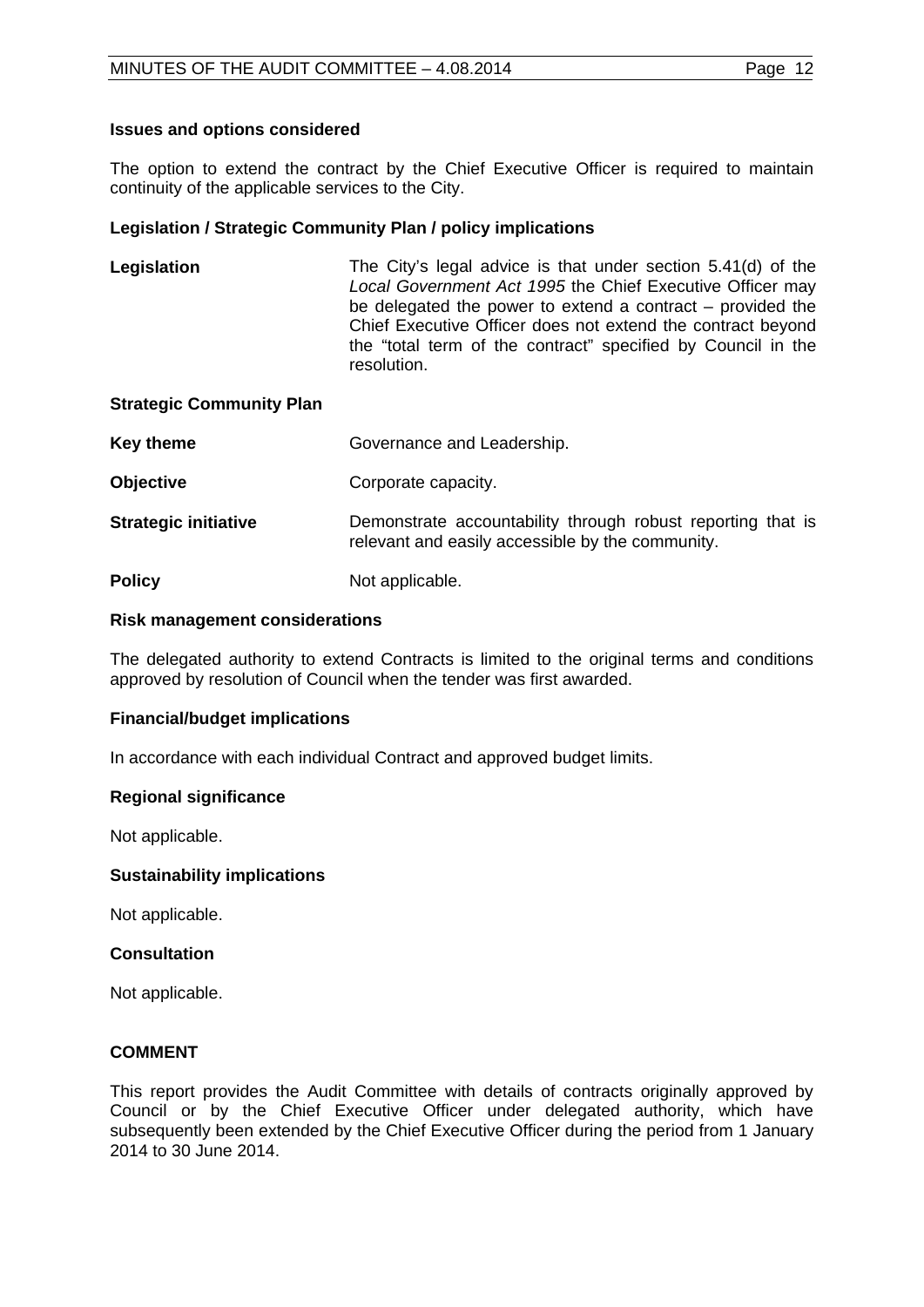# **VOTING REQUIREMENTS**

Simple Majority.

**MOVED Cr Amphlett, SECONDED Mayor Pickard that the Audit Committee NOTES the contract extended by the Chief Executive Officer during the period 1 January 2014 to 30 June 2014, forming Attachment 1 to this Report.**

#### **The Motion was Put and CARRIED (6/0)**

**In favour of the Motion:** Cr McLean, Mayor Pickard, Crs Amphlett, Corr, Norman and Ritchie.

*Appendix 1 refers*

*[To access this attachment on electronic document, click here:](http://www.joondalup.wa.gov.au/files/committees/AUDT/2014/Attach1agnAUDIT040814.pdf)  Attach1agnAUDIT040814.pdf*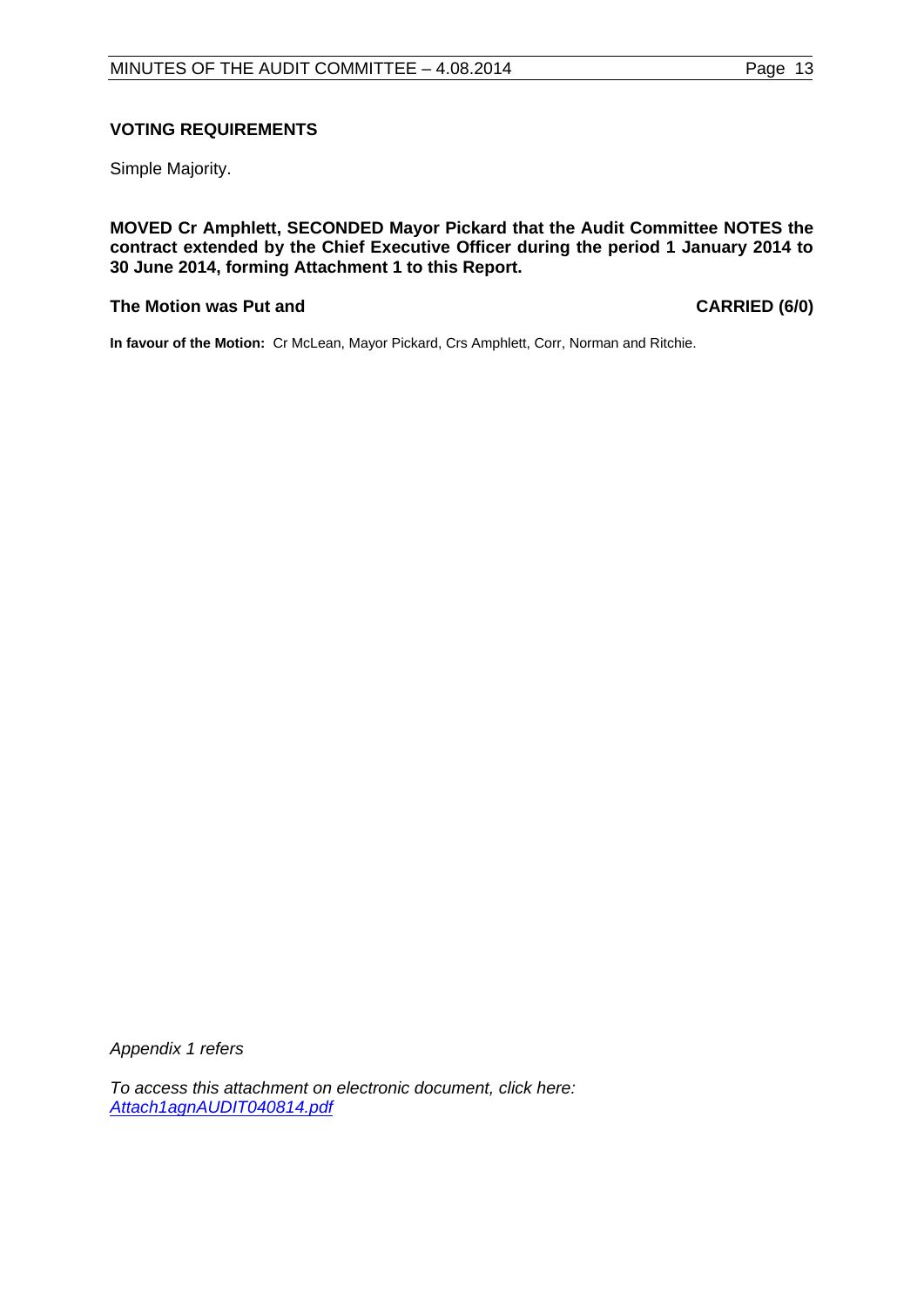# <span id="page-13-0"></span>**ITEM 3 EXECUTIVE AND RISK SERVICES PROGRAM 2014-15**

| <b>WARD</b>                           | All                                                                                                                                                    |                                                |  |
|---------------------------------------|--------------------------------------------------------------------------------------------------------------------------------------------------------|------------------------------------------------|--|
| <b>RESPONSIBLE</b><br><b>DIRECTOR</b> | Mr Garry Hunt<br>Office of the CEO                                                                                                                     |                                                |  |
| <b>FILE NUMBER</b>                    | 49586, 101515                                                                                                                                          |                                                |  |
| <b>ATTACHMENTS</b>                    | Attachment 1                                                                                                                                           | Executive and Risk Services Program<br>2014-15 |  |
| <b>AUTHORITY / DISCRETION</b>         | Information - includes items provided to Council for<br>information purposes only that do not require a decision of<br>Council (that is for 'noting'). |                                                |  |

# **PURPOSE**

For the Audit Committee to note the *Executive and Risk Services Program 2014-15*, which includes the *Internal Audit Program*.

# **EXECUTIVE SUMMARY**

The *Executive and Risk Services Program* sets out the program of audits to guide audit activity, the work of the Internal Auditor and other monitoring and reviewing activities to be undertaken.

The *Internal Audit Program* section allows for the Chief Executive Officer and other unspecified management requests, specialist advice and investigations. This section is subject to change and modification during the year on the authorisation of the Chief Executive Officer.

*It is therefore recommended that the Audit Committee NOTES the Executive and Risk Services Program for 2014-15 forming Attachment 1 to this Report.*

# **BACKGROUND**

The City has been undertaking a review of its risk profile, and a gap analysis found that a greater focus and rigour on risk and assurance was required.

This resulted in the establishment of an Executive and Risk Services business unit from 1 July 2013 to oversee the *Executive and Risk Services Program*, review issues that are outside of the core activities for local government and to monitor the high number of City projects.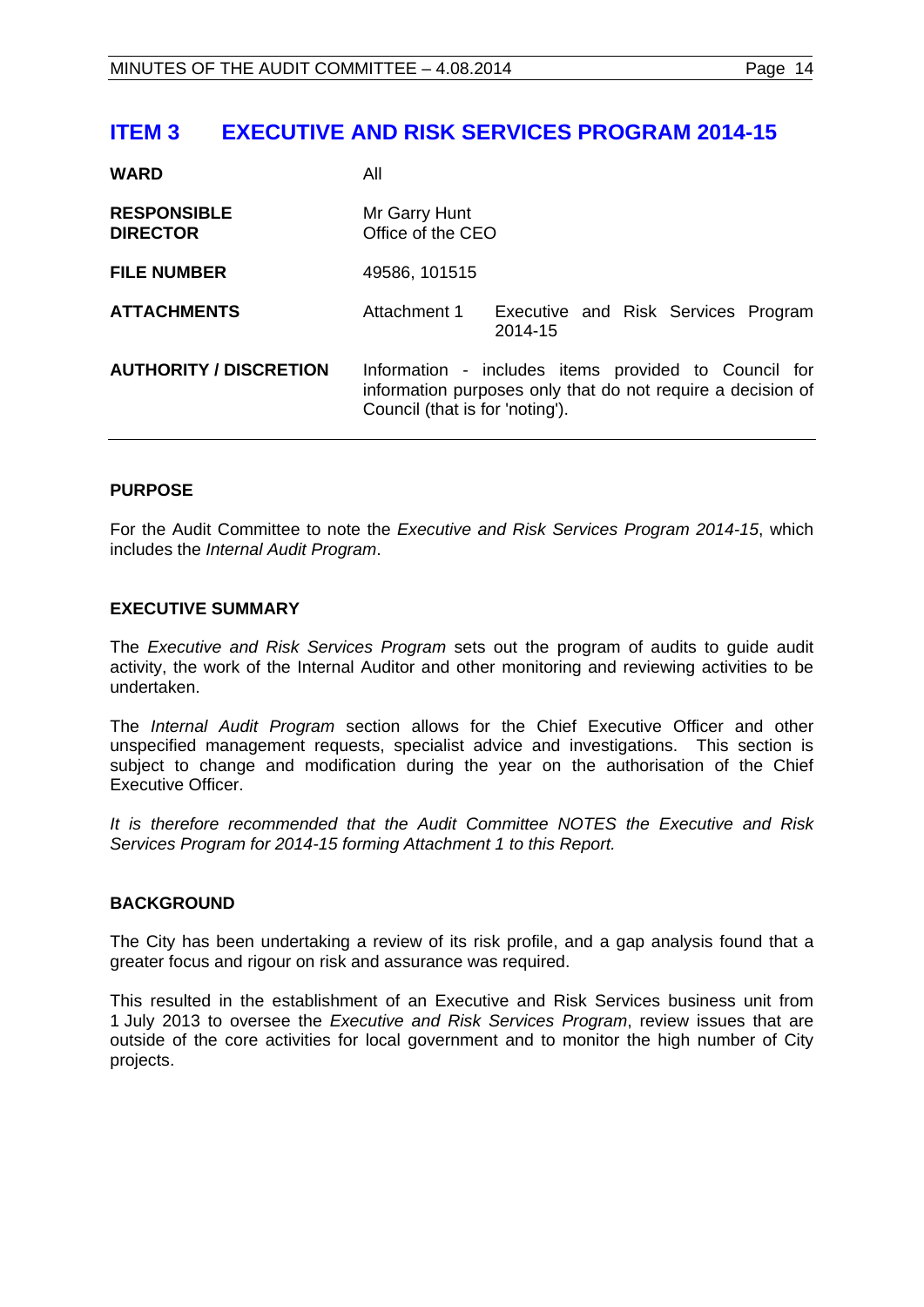## **DETAILS**

The program has incorporated the *Internal Audit Program* which sets out the internal audit activity for the year 2014-15 to be carried out by the City's Internal Auditor (who reports directly to the Chief Executive Officer for assigned activities). The *Internal Audit Program* section is established in consultation between the Chief Executive Officer and the Internal Auditor and where appropriate includes input from Directors or Managers to address areas that present risks to the City's operations. This section is subject to change and modification during the year on the authorisation of the Chief Executive Officer. The audit activity is relied upon by external auditors as part of their audit.

The balance of the *Executive and Risk Services Program* encompasses monitoring and reviewing activities as determined by the Chief Executive Officer on an annual basis and includes management of the *Corporate Risk Register*, service level monitoring and review and, cost efficiency and service reviews (to identify areas to reduce costs by eliminating and identifying waste and improving efficiency and effectiveness throughout the City's operations). Business, financial and operational analysis is also undertaken to inform risk management decision making and to provide confidence and integrity of data and/or information.

# **Legislation / Strategic Community Plan / policy implications**

| Legislation |                           |  |  | Regulation 6 of the Local Government (Financial       |  |
|-------------|---------------------------|--|--|-------------------------------------------------------|--|
|             |                           |  |  | Management) Regulations 1996 and the Local Government |  |
|             | (Audit) Regulations 1996. |  |  |                                                       |  |

#### **Strategic Community Plan**

| <b>Key theme</b> | Governance and Leadership. |
|------------------|----------------------------|
|------------------|----------------------------|

- **Objective Corporate capacity.**
- 
- **Strategic initiative •** Demonstrate accountability through robust reporting that is relevant and easily accessible by the community.
	- Continuously strive to improve performance and service delivery across all corporate functions.

**Policy** Not applicable.

#### **Risk management considerations**

Internal audit is an independent appraisal service, and audit activity is an important element of risk management and a contributor to the mitigation of risk.

Monitoring and reviewing activities will provide evidence of the appropriateness and effectiveness of systems and procedures in regard to risk management, internal control and legislative compliance, as required by the *Local Government (Audit) Regulations 1996.*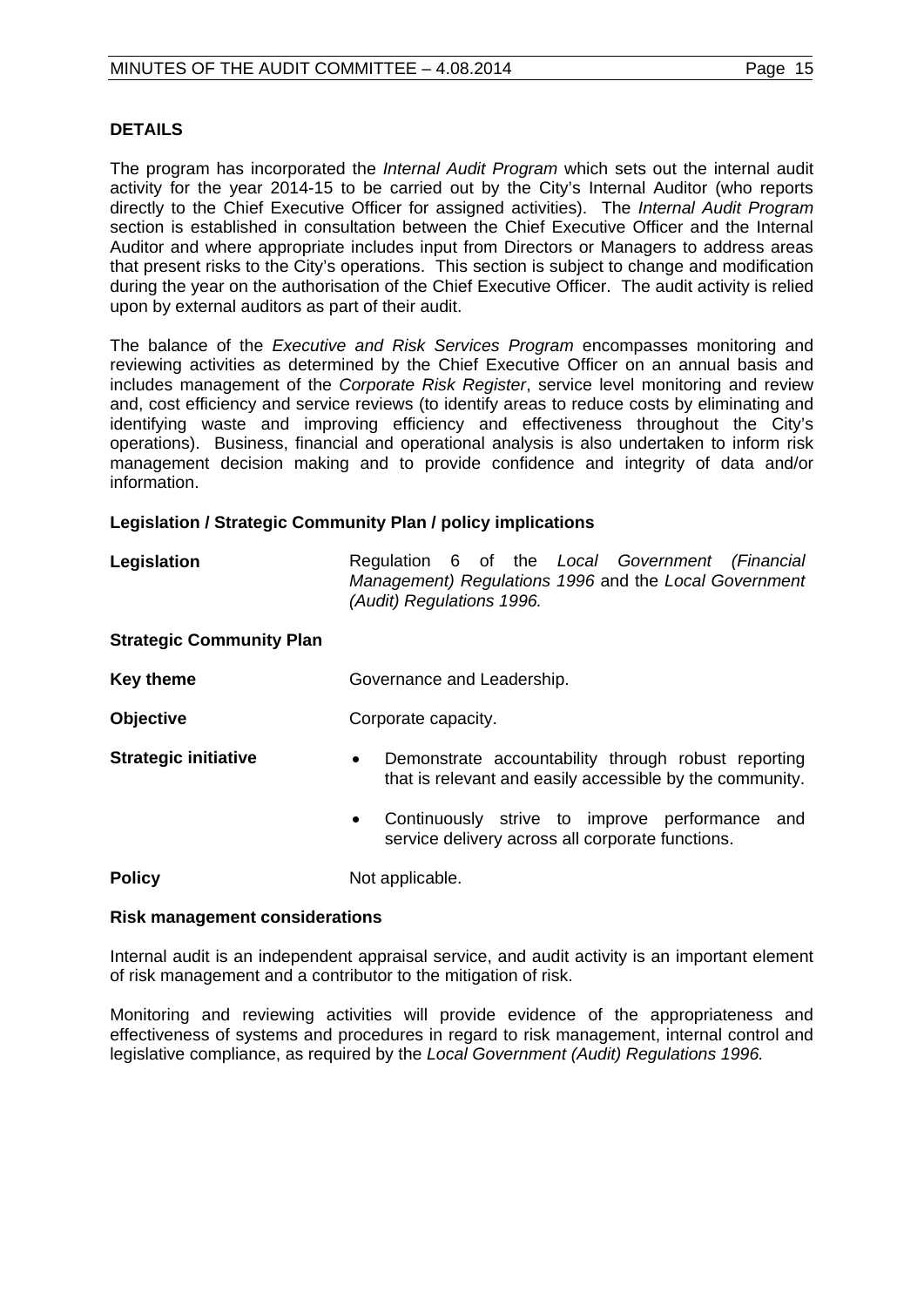# **Financial / budget implications**

Not applicable.

# **Regional significance**

Not applicable.

# **Sustainability implications**

Not applicable.

# **Consultation**

Not applicable.

# **COMMENT**

Internal audit activity focuses on areas of risk including financial and non-financial systems and compliance with legislation, regulations, policies and best practice. Action plans are developed and agreed with management for audit recommendations and follow-ups conducted to ensure that they are implemented as agreed. Criteria has been established to determine and report on the status of each recommendation and the overall status of each internal audit assignment. The status of internal audit recommendations is reported to the Chief Executive Officer on a monthly basis.

Action plans are also developed following the monitoring and reviewing activities when improvements are identified.

# **VOTING REQUIREMENTS**

Simple Majority.

# **MOVED Cr Amphlett, SECONDED Mayor Pickard that the Audit Committee NOTES the**  *Executive and Risk Services Program* **for 2014-15 forming Attachment 1 to this Report.**

# **The Motion was Put and CARRIED (6/0)**

**In favour of the Motion:** Cr McLean, Mayor Pickard, Crs Amphlett, Corr, Norman and Ritchie.

*Appendix 2 refers*

*[To access this attachment on electronic document, click here:](http://www.joondalup.wa.gov.au/files/committees/AUDT/2014/Attach2agnAUDIT040814.pdf) Attach2agnAUDIT040814.pdf*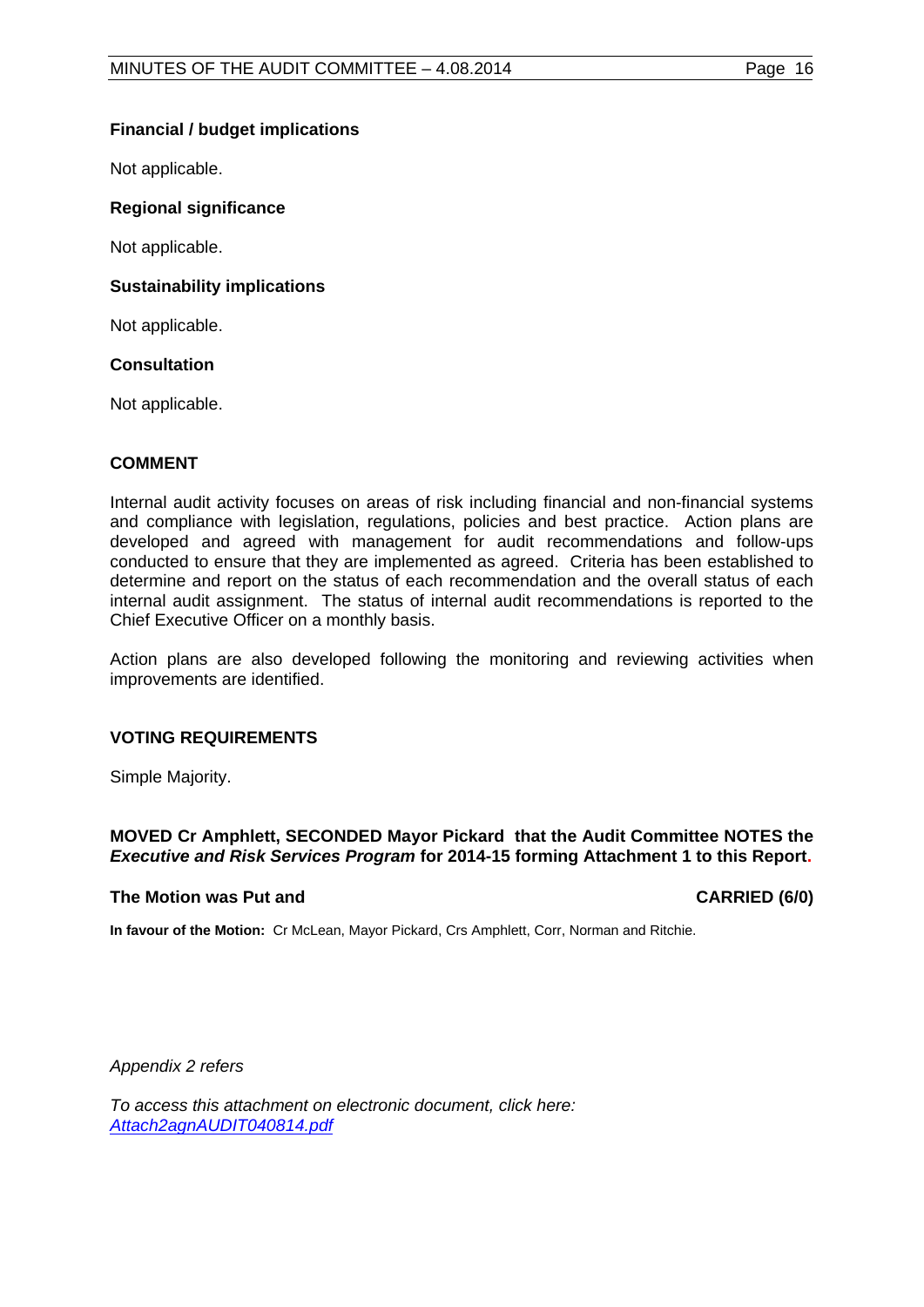# <span id="page-16-0"></span>**COMMITTEE DECISION – ADOPTION BY EXCEPTION RESOLUTION - [02154, 08122]**

**MOVED Cr Amphlett, SECONDED Mayor Pickard that pursuant to the** *Meeting Procedures Local Law 2013* **– Clause 4.8 – Adoption by exception resolution, the Committee ADOPTS the following items:**

#### **Item 4 and Item 5.**

### **The Motion was Put and CARRIED (6/0)**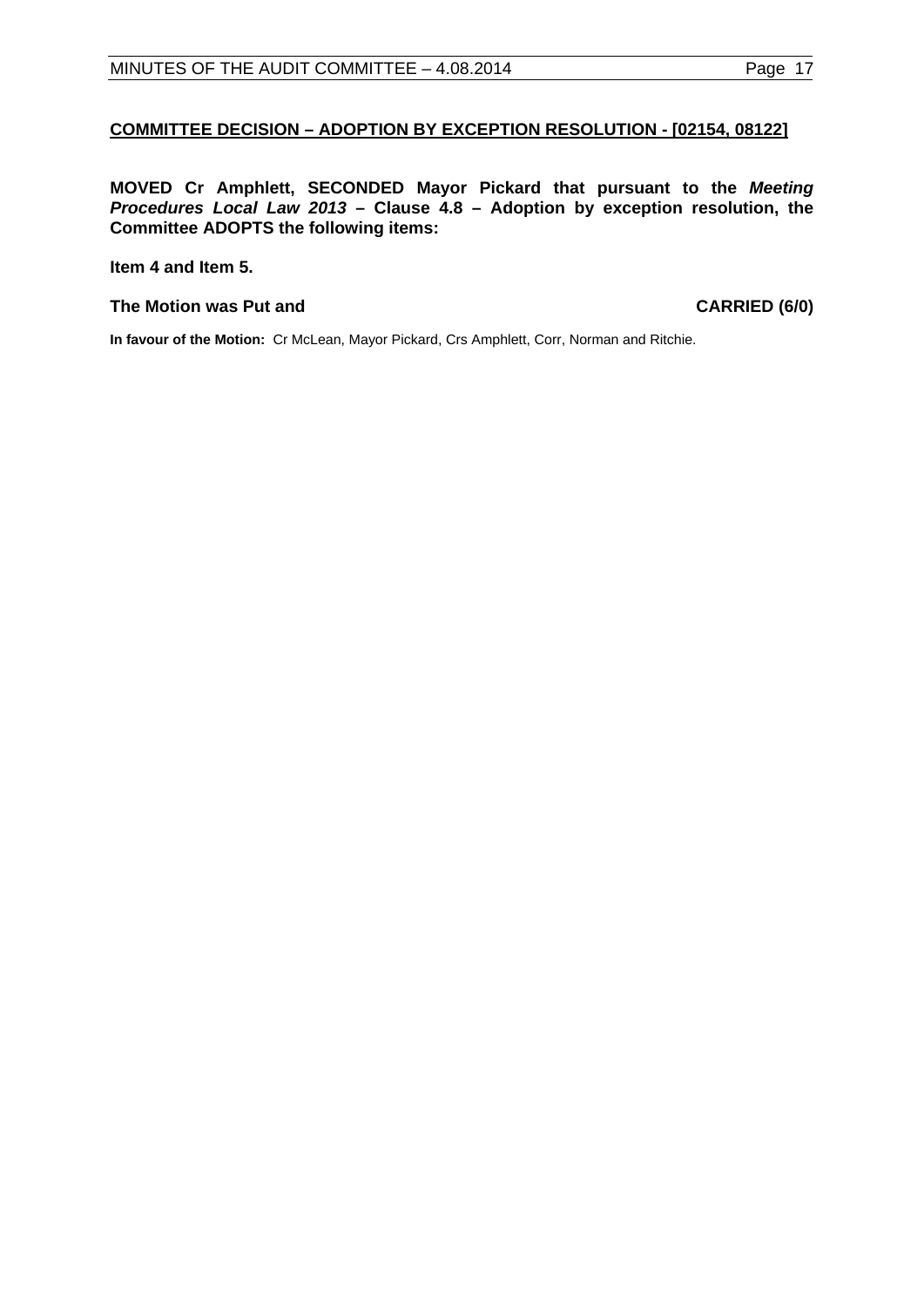| <b>Name/Position</b>      | Mr Garry Hunt, Chief Executive Officer.                       |
|---------------------------|---------------------------------------------------------------|
| <b>Item No./Subject</b>   | Item 4 - Confidential - Chief Executive Officer's Credit Card |
|                           | Expenditure for the Quarter Ended 31 March 2014.              |
| <b>Nature of interest</b> | Interest that may affect impartiality.                        |
| <b>Extent of Interest</b> | The Chief Executive Officer is the card holder.               |

# **Disclosure of interest affecting impartiality**

# <span id="page-17-0"></span>**ITEM 4 CONFIDENTIAL - CHIEF EXECUTIVE OFFICER'S CREDIT CARD EXPENDITURE FOR THE QUARTER ENDED 31 MARCH 2014**

| <b>WARD</b>                           | All                                                                                                                                                    |                                                                                                   |  |
|---------------------------------------|--------------------------------------------------------------------------------------------------------------------------------------------------------|---------------------------------------------------------------------------------------------------|--|
| <b>RESPONSIBLE</b><br><b>DIRECTOR</b> | Mr Mike Tidy<br><b>Corporate Services</b>                                                                                                              |                                                                                                   |  |
| <b>FILE NUMBER</b>                    | 09882, 101515                                                                                                                                          |                                                                                                   |  |
| <b>ATTACHMENT</b>                     | Attachment 1                                                                                                                                           | Chief Executive Officer's Credit Card<br>Expenditure - Quarter<br>Ended<br>31 March 2014          |  |
|                                       | (Please Note:                                                                                                                                          | The report and attachment is confidential<br>and will appear in the official Minute Book<br>only) |  |
| <b>AUTHORITY / DISCRETION</b>         | Information - includes items provided to Council for<br>information purposes only that do not require a decision of<br>Council (that is for 'noting'). |                                                                                                   |  |

This report is confidential in accordance with Section 5.23(2)(a) of the *Local Government Act 1995*, which also permits the meeting to be closed to the public for business relating to the following:

*a matter affecting an employee.*

A full report was provided to Elected Members under separate cover. The report is not for publication.

**MOVED Cr Amphlett, SECONDED Mayor Pickard that the Audit Committee NOTES the report on the corporate credit card usage of the Chief Executive Officer for the quarter ended 31 March 2014 forming Attachment 1 to this Report.**

**The Motion was Put and CARRIED (6/0) by Exception Resolution after consideration of Item 3, page 16 refers.**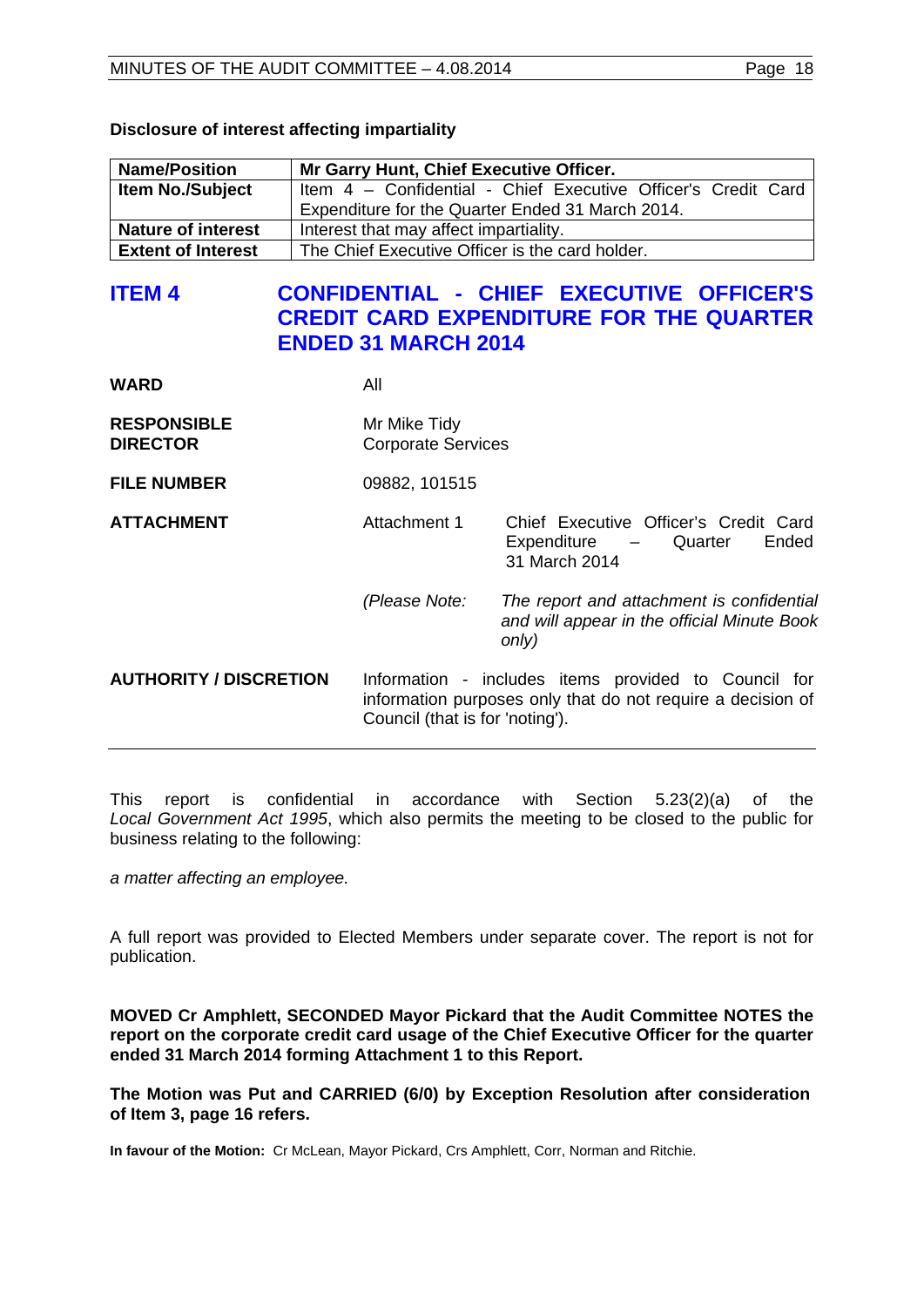| <b>Name/Position</b>      | Mr Garry Hunt, Chief Executive Officer.                       |
|---------------------------|---------------------------------------------------------------|
| <b>Item No./Subject</b>   | Item 5 - Confidential - Chief Executive Officer's Credit Card |
|                           | Expenditure for the Quarter Ended 30 June 2014.               |
| <b>Nature of interest</b> | Interest that may affect impartiality.                        |
| <b>Extent of Interest</b> | The Chief Executive Officer is the card holder.               |

## **Disclosure of interest affecting impartiality**

# <span id="page-18-0"></span>**ITEM 5 CONFIDENTIAL - CHIEF EXECUTIVE OFFICER'S CREDIT CARD EXPENDITURE FOR THE QUARTER ENDED 30 JUNE 2014**

| <b>WARD</b>                           | All                                                                                                                                                    |                                                                                                   |  |
|---------------------------------------|--------------------------------------------------------------------------------------------------------------------------------------------------------|---------------------------------------------------------------------------------------------------|--|
| <b>RESPONSIBLE</b><br><b>DIRECTOR</b> | Mr Mike Tidy<br><b>Corporate Services</b>                                                                                                              |                                                                                                   |  |
| <b>FILE NUMBER</b>                    | 09882, 101515                                                                                                                                          |                                                                                                   |  |
| <b>ATTACHMENT</b>                     | Attachment 1                                                                                                                                           | Chief Executive Officer's Credit Card<br>Expenditure - Quarter Ended 30 June<br>2014              |  |
|                                       | (Please Note:                                                                                                                                          | The report and attachment is confidential<br>and will appear in the official Minute Book<br>only) |  |
| <b>AUTHORITY / DISCRETION</b>         | Information - includes items provided to Council for<br>information purposes only that do not require a decision of<br>Council (that is for 'noting'). |                                                                                                   |  |

This report is confidential in accordance with Section 5.23(2)(a) of the *Local Government Act 1995*, which also permits the meeting to be closed to the public for business relating to the following:

*a matter affecting an employee.*

A full report was provided to Elected Members under separate cover. The report is not for publication.

**MOVED Cr Amphlett, SECONDED Mayor Pickard that the Audit Committee NOTES the report on the corporate credit card usage of the Chief Executive Officer for the quarter ended 30 June 2014 forming Attachment 1 to this Report.**

**The Motion was Put and CARRIED (6/0) by Exception Resolution after consideration of Item 3, page 16 refers.**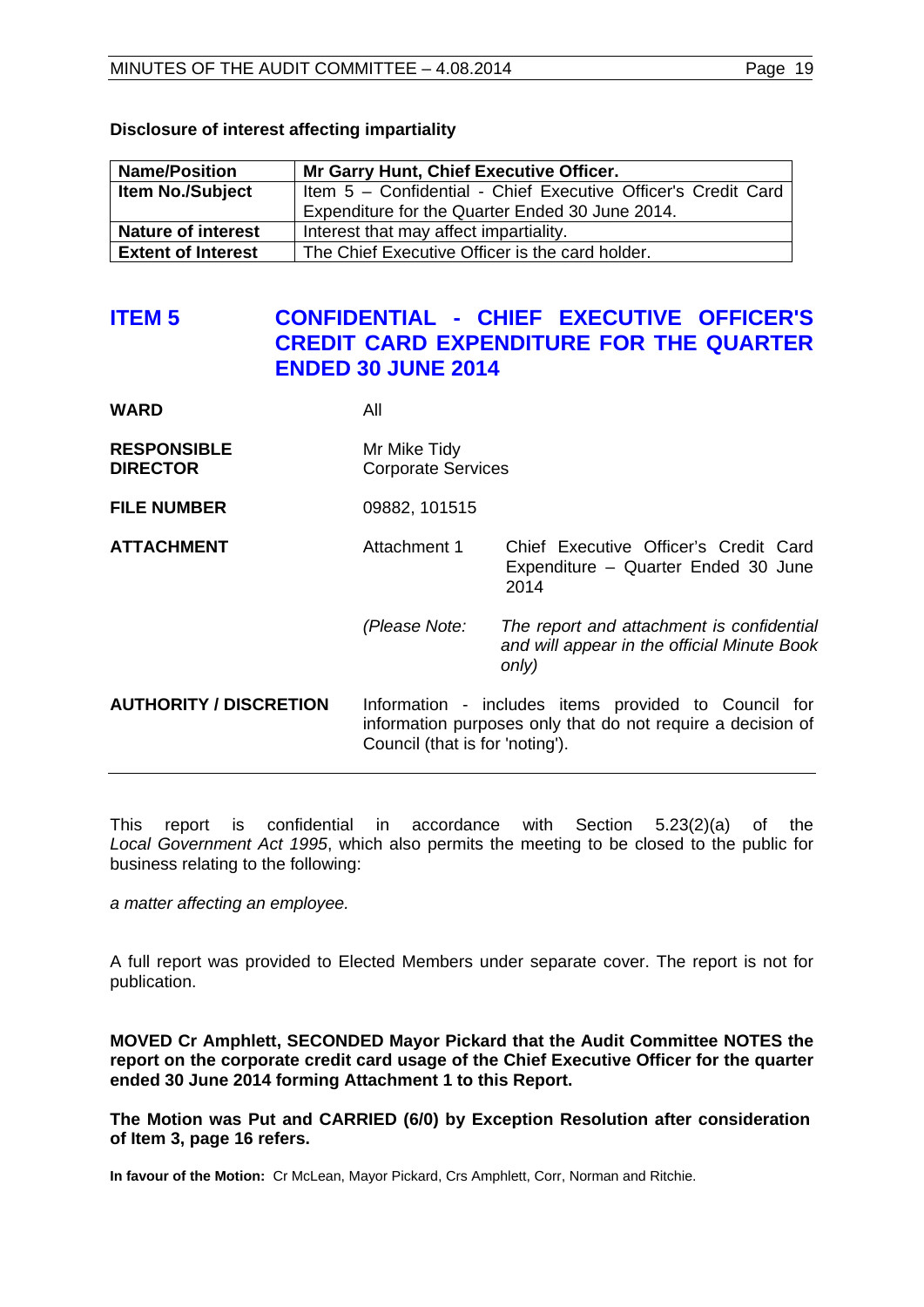# <span id="page-19-0"></span>**ITEM 6 CONFIDENTIAL - LOCAL GOVERNMENT PROCUREMENT AUDIT**

| <b>WARD</b>                           | All                                                                                                                                                    |
|---------------------------------------|--------------------------------------------------------------------------------------------------------------------------------------------------------|
| <b>RESPONSIBLE</b><br><b>DIRECTOR</b> | Mr Garry Hunt<br>Office of the CEO                                                                                                                     |
| <b>FILE NUMBER</b>                    | 25586, 101515                                                                                                                                          |
| <b>ATTACHMENTS</b>                    | Nil.                                                                                                                                                   |
| <b>AUTHORITY / DISCRETION</b>         | Information - includes items provided to Council for<br>information purposes only that do not require a decision of<br>Council (that is for 'noting'). |

This report is confidential in accordance with Section 5.23(2)(f)(i) of the *Local Government Act 1995*, which also permits the meeting to be closed to the public for business relating to the following:

*a matter that if disclosed, could be reasonably expected to –*

*(i) impair the effectiveness of any lawful method or procedure for preventing, detecting, investigating or dealing with any contravention or possible contravention of the law;*

A full report was provided to Elected Members under separate cover. The report is not for publication.

**MOVED Mayor Pickard, SECONDED Cr Amphlett that the Audit Committee NOTES the update on the audit of local government procurement practices initiated by the Corruption and Crime Commission and that the City has received its copy of the Consolidated Draft Report – Local Government Authority Procurement Audit from the Commission.**

# **The Motion was Put and CARRIED (6/0)**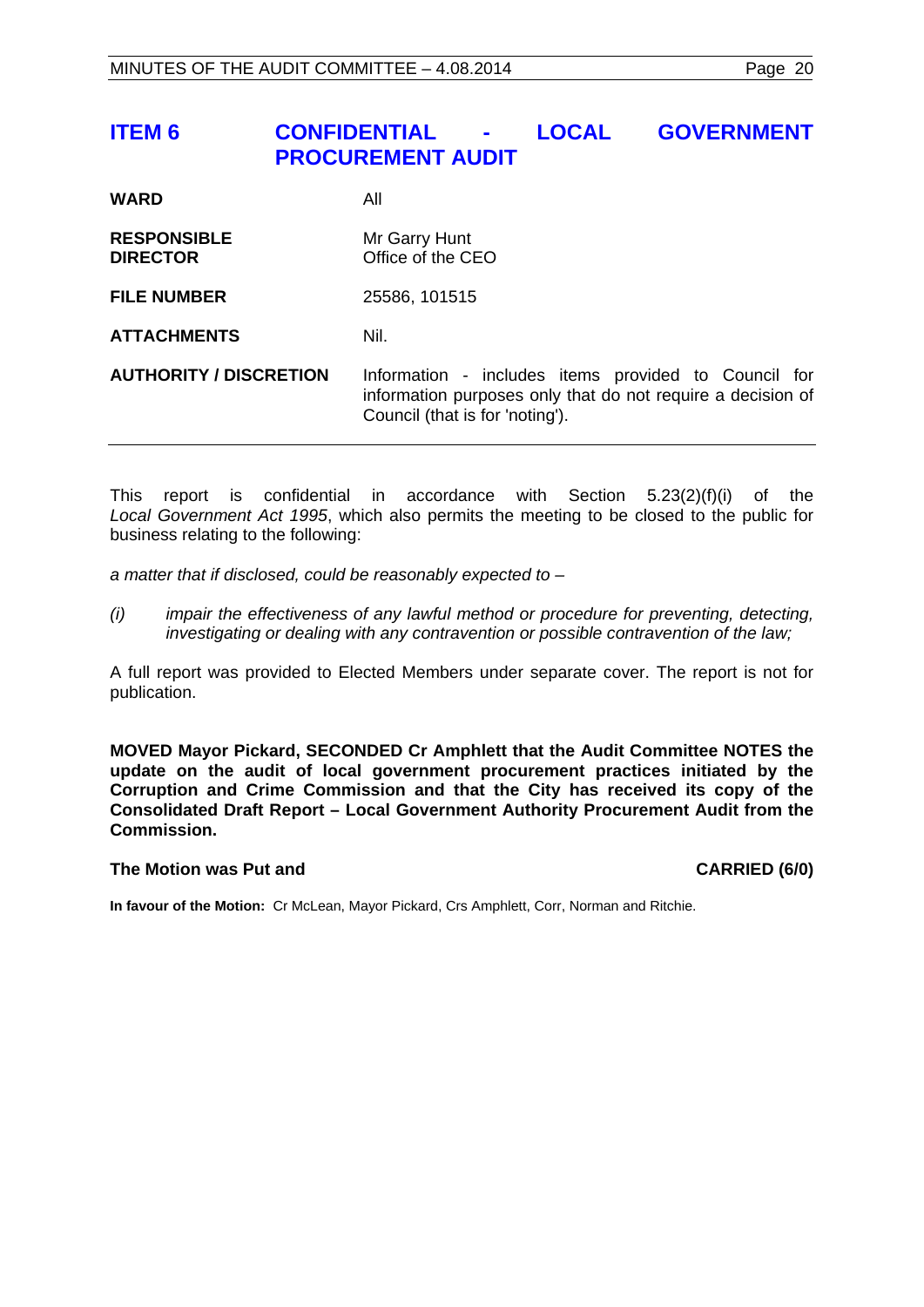# <span id="page-20-0"></span>**ITEM 7 CONFIDENTIAL - FRAUD AND MISCONDUCT RISK ASSESSMENT**

| <b>WARD</b>                           | All                                                                                                                                                    |
|---------------------------------------|--------------------------------------------------------------------------------------------------------------------------------------------------------|
| <b>RESPONSIBLE</b><br><b>DIRECTOR</b> | Mr Garry Hunt<br>Office of the CEO                                                                                                                     |
| <b>FILE NUMBER</b>                    | 25586, 101515                                                                                                                                          |
| <b>ATTACHMENTS</b>                    | Nil.                                                                                                                                                   |
| <b>AUTHORITY / DISCRETION</b>         | Information - includes items provided to Council for<br>information purposes only that do not require a decision of<br>Council (that is for 'noting'). |

This report is confidential in accordance with Section 5.23(2)(f)(i) of the *Local Government Act 1995*, which also permits the meeting to be closed to the public for business relating to the following:

*a matter that if disclosed, could be reasonably expected to –*

*(i) impair the effectiveness of any lawful method or procedure for preventing, detecting, investigating or dealing with any contravention or possible contravention of the law;*

A full report was provided to Elected Members under separate cover. The report is not for publication.

**MOVED Cr Ritchie, SECONDED Cr Norman that the Audit Committee NOTES the City's engagement of external consultants to undertake a fraud and misconduct risk assessment of its procurement practices.**

#### **The Motion was Put and CARRIED (6/0)**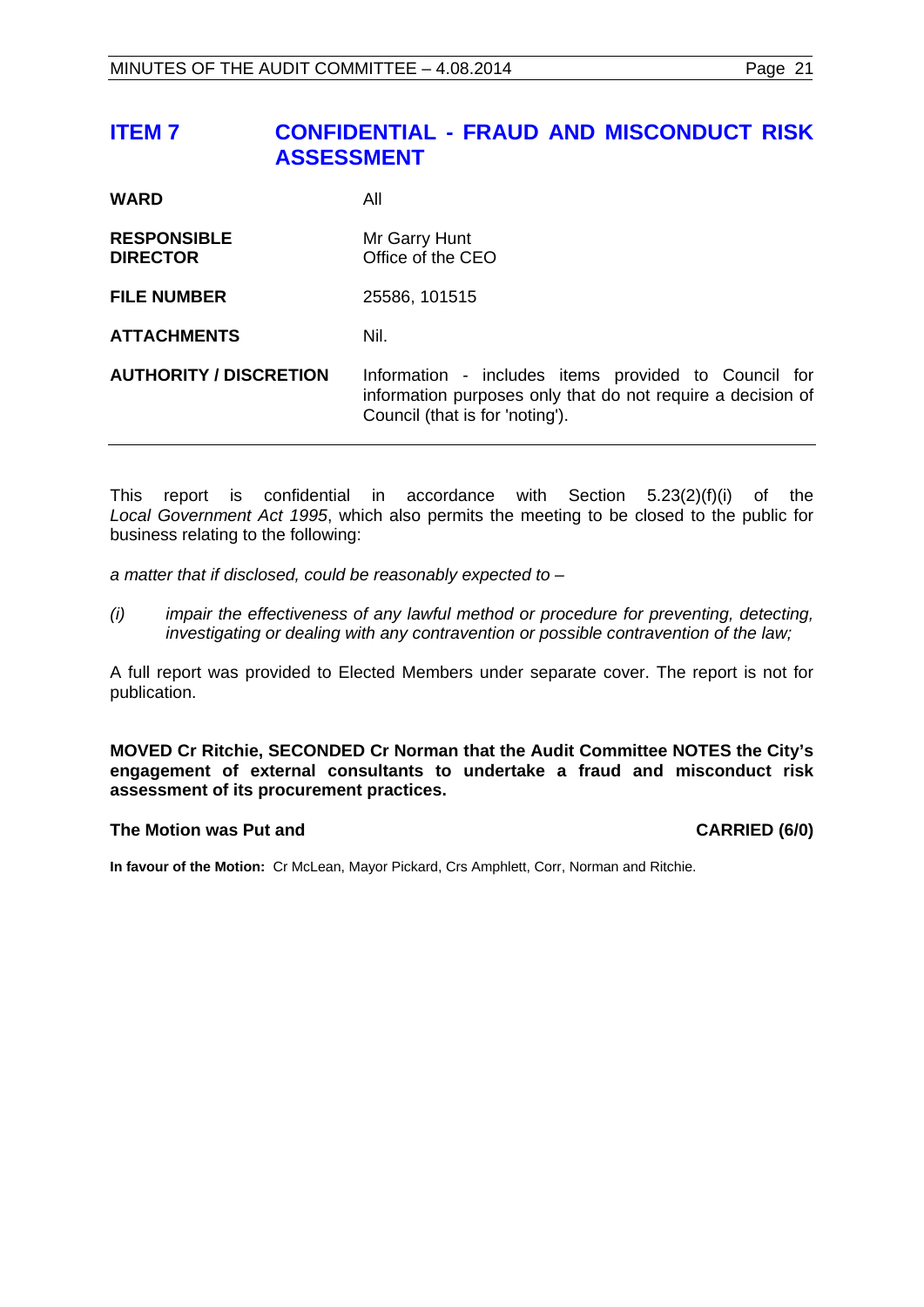<span id="page-21-0"></span>

| <b>ITEM 8</b>                         | <b>OPTIONS AND ALTERNATIVE MECHANISMS TO</b><br><b>REVIEW AND ANALYSE LEVELS OF EXPENDITURE</b><br>OF CITY SERVICES AND ACTIVITIES |                                    |                                                                                                                                                        |  |  |
|---------------------------------------|------------------------------------------------------------------------------------------------------------------------------------|------------------------------------|--------------------------------------------------------------------------------------------------------------------------------------------------------|--|--|
| <b>WARD</b>                           | All                                                                                                                                |                                    |                                                                                                                                                        |  |  |
| <b>RESPONSIBLE</b><br><b>DIRECTOR</b> |                                                                                                                                    | Mr Garry Hunt<br>Office of the CEO |                                                                                                                                                        |  |  |
| <b>FILE NUMBER</b>                    |                                                                                                                                    | 103906, 101515                     |                                                                                                                                                        |  |  |
| <b>ATTACHMENTS</b>                    |                                                                                                                                    | Attachment 1<br>Attachment 2       | Progress of Cost Efficiency and Service<br><b>Reviews Program</b><br><b>Options and Alternative Mechanisms</b>                                         |  |  |
| <b>AUTHORITY / DISCRETION</b>         |                                                                                                                                    |                                    | Information - includes items provided to Council for<br>information purposes only that do not require a decision of<br>Council (that is for 'noting'). |  |  |

# **PURPOSE**

For Council to note the options and alternative mechanisms to review and analyse levels of expenditure of City services and activities, and the progress of the cost efficiency and service reviews program.

# **EXECUTIVE SUMMARY**

Since July 2013 the City has been undertaking reviews of activities in order to identify areas to reduce costs by eliminating and identifying waste and improving efficiency and effectiveness throughout the City's operations.

*It is therefore recommended that Council NOTES the:*

- *1 options and alternative mechanisms to review and analyse levels of expenditure of City services and activities;*
- *2 progress of the cost efficiency and service reviews program.*

# **BACKGROUND**

At the Audit Committee meeting held on 10 March 2014 the Chief Executive Officer provided an update of the activities relating to the program of cost efficiency, service reviews and the approach to be undertaken.

The Chief Executive Officer initiated an extensive program of reviews to be undertaken of a number of the City's activities in order to identify opportunities for increasing efficiencies, reducing waste and reducing the costs of the services.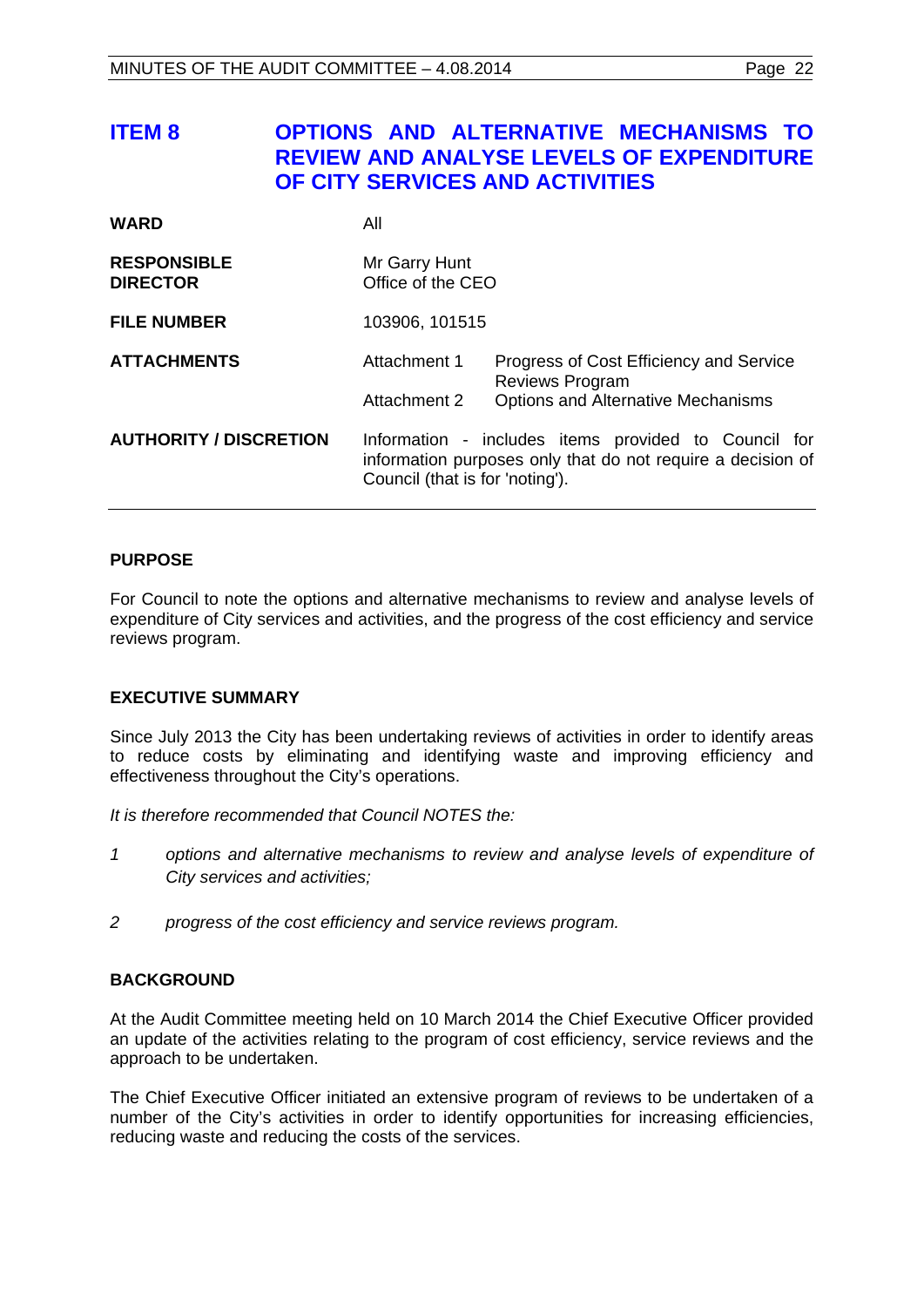The intent of the cost efficiency and service reviews program is to enable the City to demonstrate effectiveness and efficiency of services provided. The reviews are aimed at identifying opportunities for:

- service and activity improvements
- assisting longer-term financial sustainability
- ensuring value for money and operational efficiency
- service level adjustments
- considering alternative modes of service delivery
- improved utilisation of available resources.

At its meeting held on 18 March 2014 (C10-03/14 refers) Council requested the Chief Executive Officer to prepare a report (among other things) on the options and alternative mechanisms to review and analyse levels of expenditure of City services and activities with the objective of improving efficiency (cost reduction) of the City's operations and services.

### **DETAILS**

Service reviews, process mapping and continuous improvement are a long established practice at the City, where improvement plans are implemented following reviews of existing service levels. As part of the City's annual business planning process, business units are required to identify main customer groups and determine the service expectations of each of these groups.

Since 2005 the City has had a policy framework that aligns the City's performance management systems and practices with the principles of the *Business Excellence Framework.* This is a practical methodology for continuous improvement across all management aspects of the organisation, and better practice in the provision of services to the community.

As part of the annual budget process Managers are required to assess assumptions on which estimates and/or proposals are based for customers, volumes, legislative change and significant cost changes. Proposals for any changes (resources, service levels, internal restructuring and processes) are to include the impacts to the 'business as usual' budget estimate. These annual reviews are aimed at identifying the same opportunities listed above as well as:

- identifying the service drivers (statutory, financial, operational) and reviews what is currently delivered
- considering desirable service levels what should be delivered (within budgeting realities) while maintaining customer needs and process improvement focus
- reviewing and recommending how the service would be best delivered (delivery model).

Attachment 1 provides details on the progress of the cost efficiency and service reviews program.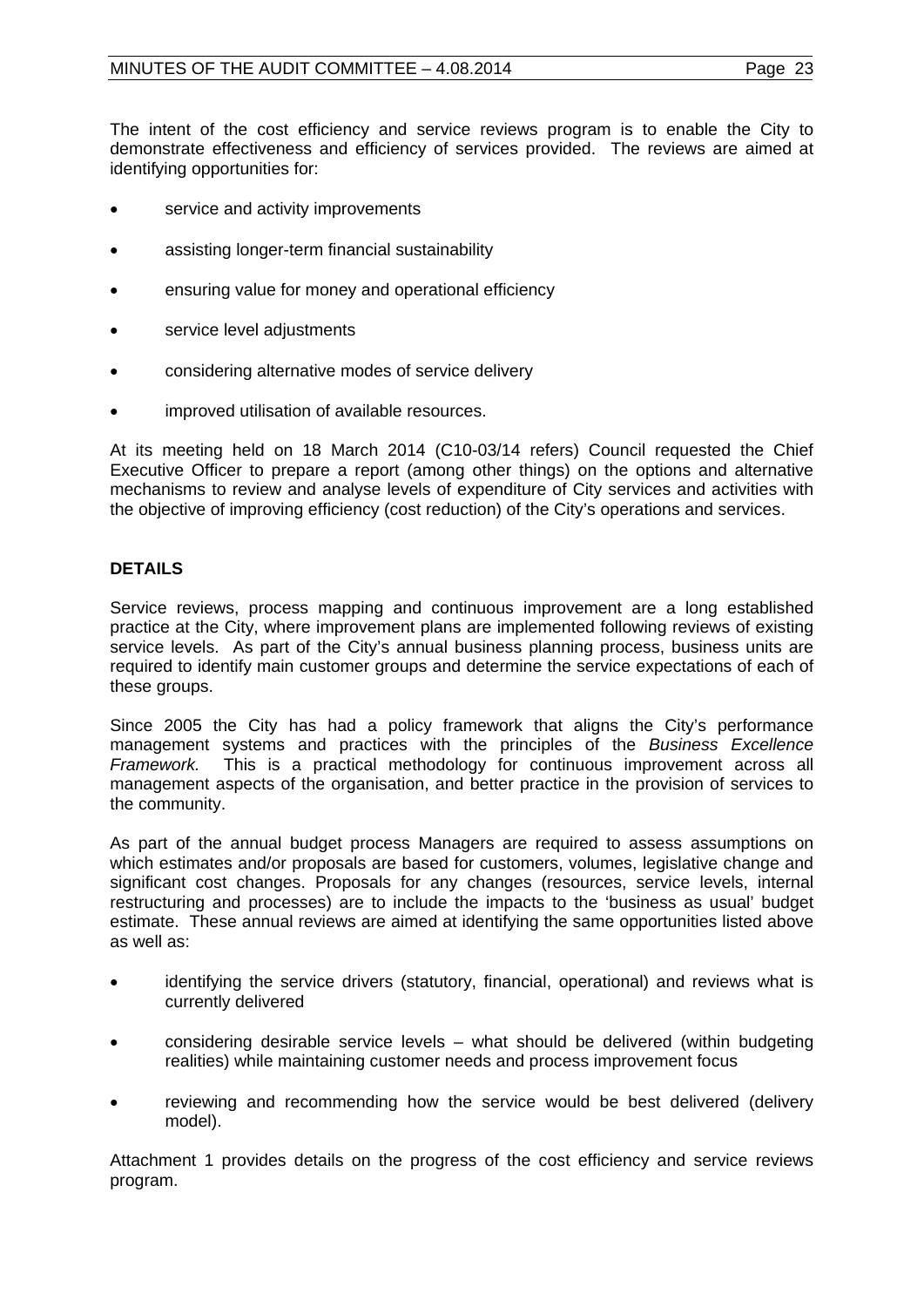# **Issues and options considered**

Five major review methodologies have been identified to assist the City's approach. These include the following:

- Cost Efficiency and Service Reviews.
- Performance Audits/Reviews as guided by the *Standard on Assurance Engagement ASAE 3500 Performance Engagements.*
- *Cost Management Program.*
- Structured Cost Reduction.
- ISO 9001:2008 Quality Management Systems Audits.

This analytical framework will aid in assessing opportunities to reduce costs while understanding the cost levers. Attachment 2 provides further details on the options and alternative mechanisms.

These methodologies have been identified from partnering with other local government authorities, researching of leading practice approaches and advice sought from the Western Australian Office of the Auditor General on the conduct of efficiency and effectiveness reviews.

In order to be able to make sound and sustainable decisions, it is critical that data and information be gathered to ensure a data-driven approach to understanding, comparing and interrogating costs and service levels.

The local government authorities who have partnered with the City undertake service delivery and needs assessments for every product and service (which is a wider scope of the City's current review) which provides a rating that is mapped on a product services quadrant to question whether the service should be provided by the local government authority or if there are other providers that can provide the service.

The weightings used for their assessments are as follows:

# **Service Delivery**

- 40% for service provider analysis
- 40% for risk
- 20% for financial.

# **Service/Program Needs**

- 30% for community wellbeing
- 25% for environmental wellbeing
- 20% for economic wellbeing
- 25% for governance/civic leadership.

One of the local government authorities also undertake value for money audits, which are used for the assessment of sound and strategic management, strategic commission and good governance, and the management of natural resources, assets and people.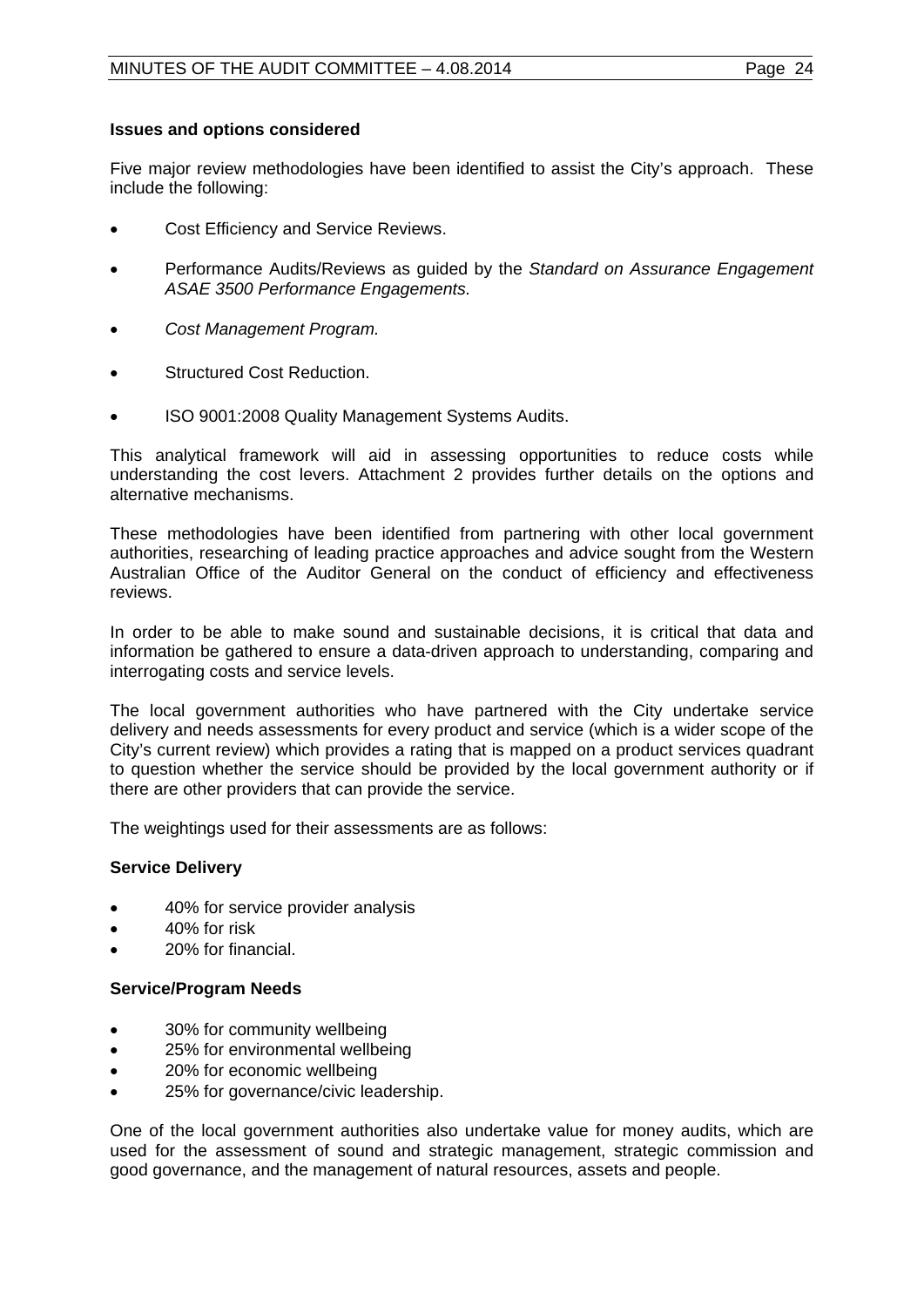## Outcome of Reviews

The outcome of these review methodologies is to identify *productive efficiencies* (the carrying out of the same activities at a lower cost, while maintaining performance) and *allocative* e*fficiencies* (switching resources from activities that contribute less to the City's outcomes to those that contribute more, ensuring that there is no adverse effect on overall performance).

## **Resources**

The resources to undertake these reviews will be a mix of internal expertise (as there is a need of familiarity with the City's operations and challenges faced) and external consulting firms. Informal multi-functional teams will be utilised where appropriate.

### Data and Information

The data and information collected during these reviews will be used to develop a state of play matrix which can include:

- customer definition
- degree of discretion
- financial impact
- level of service definition
- reason for service
- method of delivery
- mandatory or minimum requirements
- service utilisation
- constraints
- links to Community Strategic Plan
- partners and/or competitors
- opportunity to generate revenue from the service
- alternatives to level of service
- potential to improve efficiencies
- alternatives to method of delivery.

The facilitation of these reviews will be undertaken in line with the City's *Project Management Framework* to ensure a consistent process for planning, implementation, monitoring and reporting.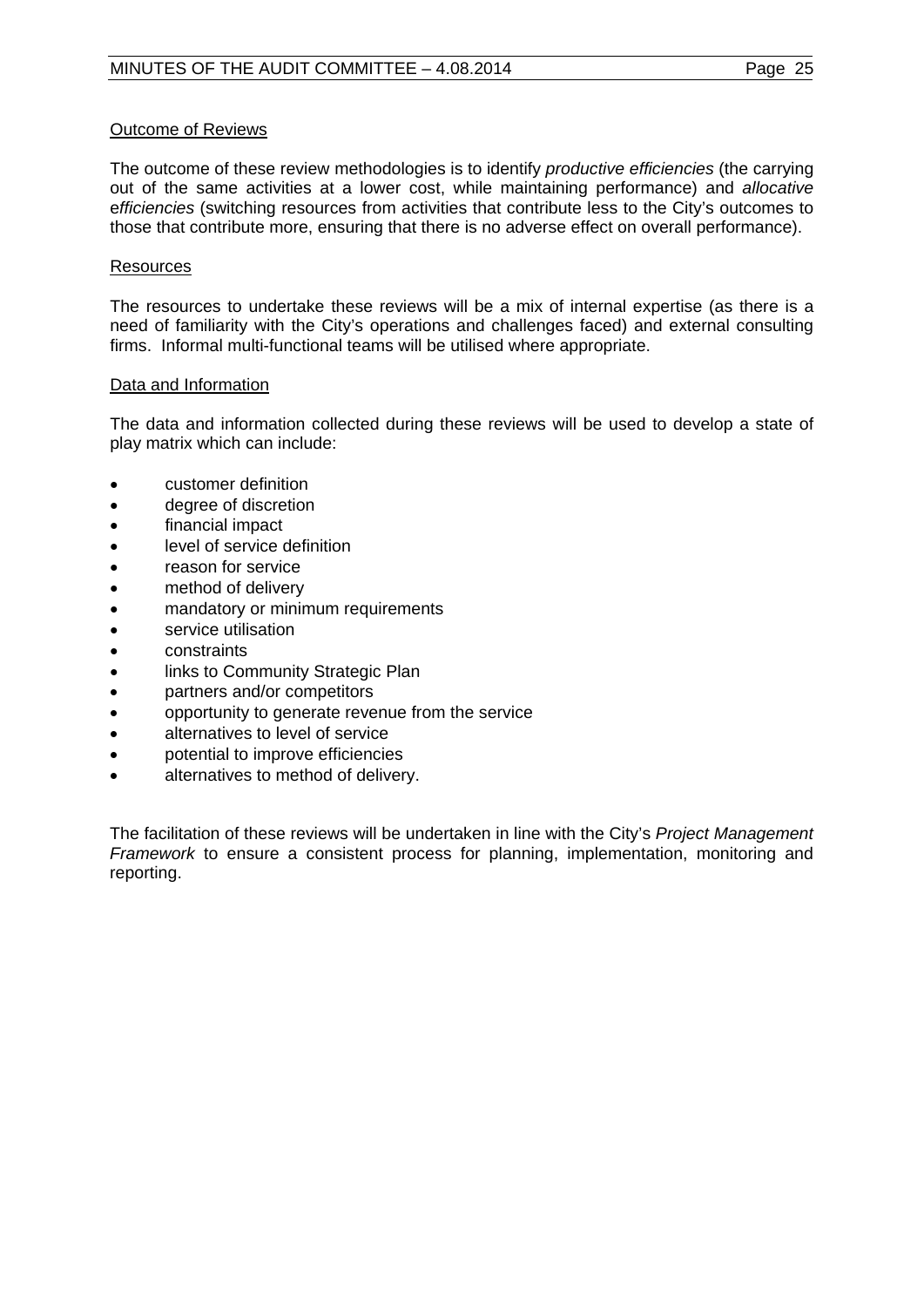The City's approach previously outlined to the Audit Committee at its meeting held on 10 March 2014 has now been updated and will be:

| 1              | <b>Topic Selection.</b>                             | Via the annual budget/planning process, Chief Executive<br>Officer and ISO:9001 Quality Management System Audits.                                                                                                                                                                                                                                                                                                                                 |  |  |  |
|----------------|-----------------------------------------------------|---------------------------------------------------------------------------------------------------------------------------------------------------------------------------------------------------------------------------------------------------------------------------------------------------------------------------------------------------------------------------------------------------------------------------------------------------|--|--|--|
| $\overline{2}$ | <b>Review</b><br>Methodology.                       | Cost Efficiency and Service Reviews - including the use of<br>delivery and needs assessments, and value for money audits.                                                                                                                                                                                                                                                                                                                         |  |  |  |
|                | (dependant<br>on<br>activity<br>being<br>reviewed). | Performance Audits / Reviews as guided by the Standard on<br>Engagement ASAE<br>3500<br>Performance<br>Assurance<br>Engagements (as advised by the Office of the Auditor<br>General).                                                                                                                                                                                                                                                             |  |  |  |
|                |                                                     | Cost Management Program - procurement value for money<br>activity<br>based<br>costing;<br>reviews;<br>market<br>testing<br>and<br>benchmarking.                                                                                                                                                                                                                                                                                                   |  |  |  |
|                |                                                     | <b>Structured Cost Reduction - long-term aim to continually</b><br>challenge the cost base, monitoring the relationship of costs<br>incurred to outcomes achieved and aspiring to create an<br>environment for continuous improvement (top-slicing of<br>budgets or indiscriminate cost-cutting can leave organisations<br>exposed and unprepared for the future and can lead to higher<br>overall costs or the displacement of costs elsewhere). |  |  |  |
| 3              | <b>Outcomes.</b>                                    | <b>Tactical Efficiency Savings</b>                                                                                                                                                                                                                                                                                                                                                                                                                |  |  |  |
|                |                                                     | Quick wins.<br>$\bullet$                                                                                                                                                                                                                                                                                                                                                                                                                          |  |  |  |
|                |                                                     | Prioritisation,<br>localised<br>cost<br>savings<br>process<br>$\prime$<br>improvement / performance improvement.                                                                                                                                                                                                                                                                                                                                  |  |  |  |
|                |                                                     | <b>Strategic Operational Realignment</b>                                                                                                                                                                                                                                                                                                                                                                                                          |  |  |  |
|                |                                                     | Cost:value ratio - better utilisation / optimisation of<br>people, processes, technology, procurement, capital<br>assets.                                                                                                                                                                                                                                                                                                                         |  |  |  |
|                |                                                     | Change customer expectations / consider alternative<br>delivery models / shift customer channels.                                                                                                                                                                                                                                                                                                                                                 |  |  |  |
|                |                                                     | <b>Sustainable Cost Reduction</b>                                                                                                                                                                                                                                                                                                                                                                                                                 |  |  |  |
|                |                                                     | Structured cost reduction program / transformational<br>$\bullet$<br>change program.                                                                                                                                                                                                                                                                                                                                                              |  |  |  |
|                |                                                     | Ongoing embedded cost management and continuous<br>improvement.                                                                                                                                                                                                                                                                                                                                                                                   |  |  |  |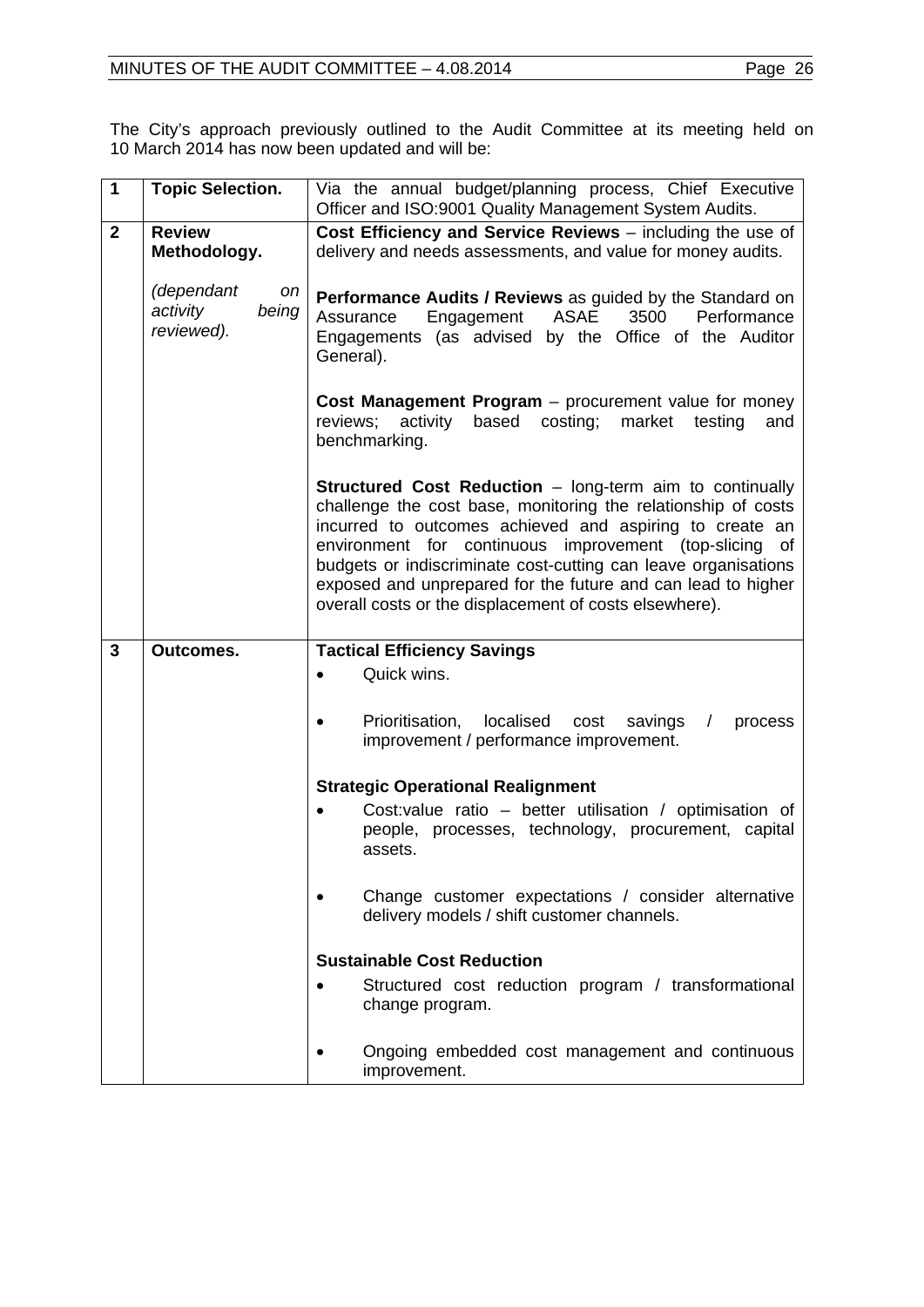# **Legislation / Strategic Community Plan / policy implications**

| Legislation                     | Not applicable.                                                                                    |
|---------------------------------|----------------------------------------------------------------------------------------------------|
| <b>Strategic Community Plan</b> |                                                                                                    |
| Key theme                       | Governance and Leadership.                                                                         |
| <b>Objective</b>                | Corporate capacity.                                                                                |
| <b>Strategic initiative</b>     | Continuously strive to improve performance and service<br>delivery across all corporate functions. |
| <b>Policy</b>                   | Not applicable.                                                                                    |

# **Risk management considerations**

The review of the City's activities will ensure the effective and efficient allocation of resources and service levels. Cost efficiency targets are essential to ensure the City's *20 Year Strategic Financial Plan* and *Strategic Community Plan* is achievable.

### **Financial / budget implications**

#### 2013-14 financial year impact

| 1.210.A2101.3265.0000. |
|------------------------|
| Consultancy.           |
| \$50,000.              |
| \$13,095.              |
| \$36,905.              |
|                        |

# **Regional significance**

Not applicable.

# **Sustainability implications**

Cost efficiency and service reviews will contribute to the long term financial sustainability of the City and strengthen capacity to achieve the key objectives of the *Strategic Community Plan.*

#### **Consultation**

Not applicable.

# **COMMENT**

Other than the 2012 study of service delivery reviews by the Australian Centre of Excellence for Local Government there is a limited body of research within Australia for options and alternative mechanisms to review and analyse levels of expenditure. In 2011, the Great Lakes Council in New South Wales implemented a Service Level Review to critically examine all aspects of its operations to identify efficiencies, cost savings, and revenue generation, in view of the long term projected budget deficit position.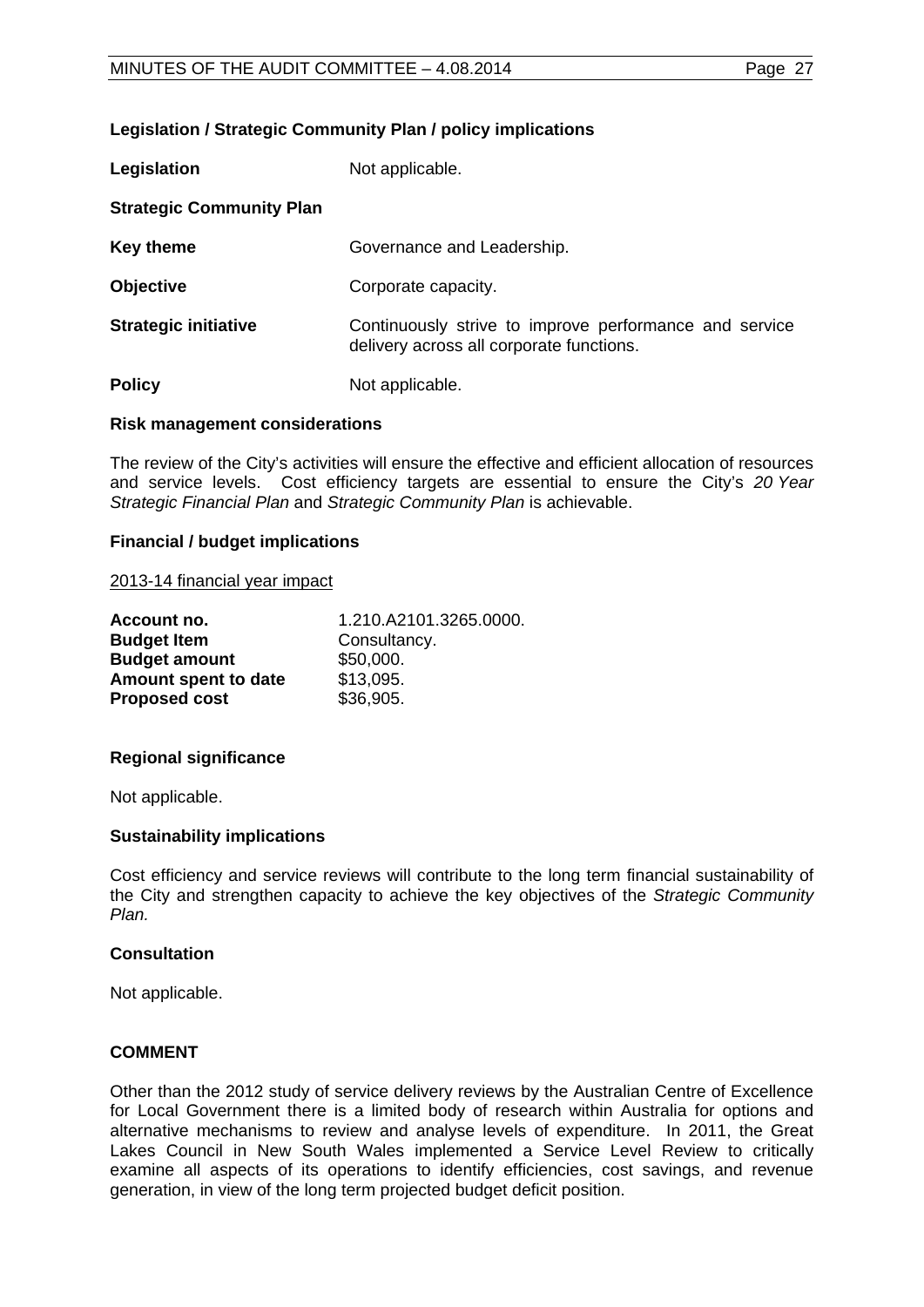In June 2014 the Australian Centre of Excellence for Local Government issued a Report '*Service Delivery Review*' – a how to manual for local government.

The approaches recommended largely align with the program being pursued by the City.

Recent international reviews include:

- In March 2014, the County of Perth (and municipalities of North Perth, Perth East, West Perth and Perth South in Ontario, Canada) engaged KPMG to undertake a joint service delivery review intended to realise improvements and efficiencies in governance structures. The cost of this review is not known.
- In 2013, the Corporation of the City of Dryden (Ontario, Canada) engaged KPMG LLP to undertake a service delivery and operational review, the objective of which is to change its operations to reflect the loss in taxation revenue and become financially sustainable in the long-term, while still providing the services that make Dryden a desirable place to work and for businesses to thrive. The cost of this review is not known.
- In 2013, the City of Marshall (Texas, United States of America) received a final report from The Azimuth Group Inc. who were engaged to complete a city wide efficiency review as a part of its ongoing effort to ensure the cost effective and responsive delivery of services to the citizens and taxpayers of Marshall. The cost of this review is not known.

The objectives, scopes, methodology, approach and outcomes for all these reviews are, or will be, continuously reviewed and monitored.

# **VOTING REQUIREMENTS**

Simple Majority.

**MOVED Cr Amphlett, SECONDED Cr Norman that Council NOTES the:**

**1 options and alternative mechanisms to review and analyse levels of expenditure of City services and activities;** 

#### **2 progress of the cost efficiency and service reviews program.**

#### **The Motion was Put and CARRIED (6/0)**

**In favour of the Motion:** Cr McLean, Mayor Pickard, Crs Amphlett, Corr, Norman and Ritchie.

*Appendix 3 refers*

*[To access this attachment on electronic document, click here:](http://www.joondalup.wa.gov.au/files/committees/AUDT/2014/Attach3agnAUDIT040814.pdf)  Attach3agnAUDIT040814.pdf*